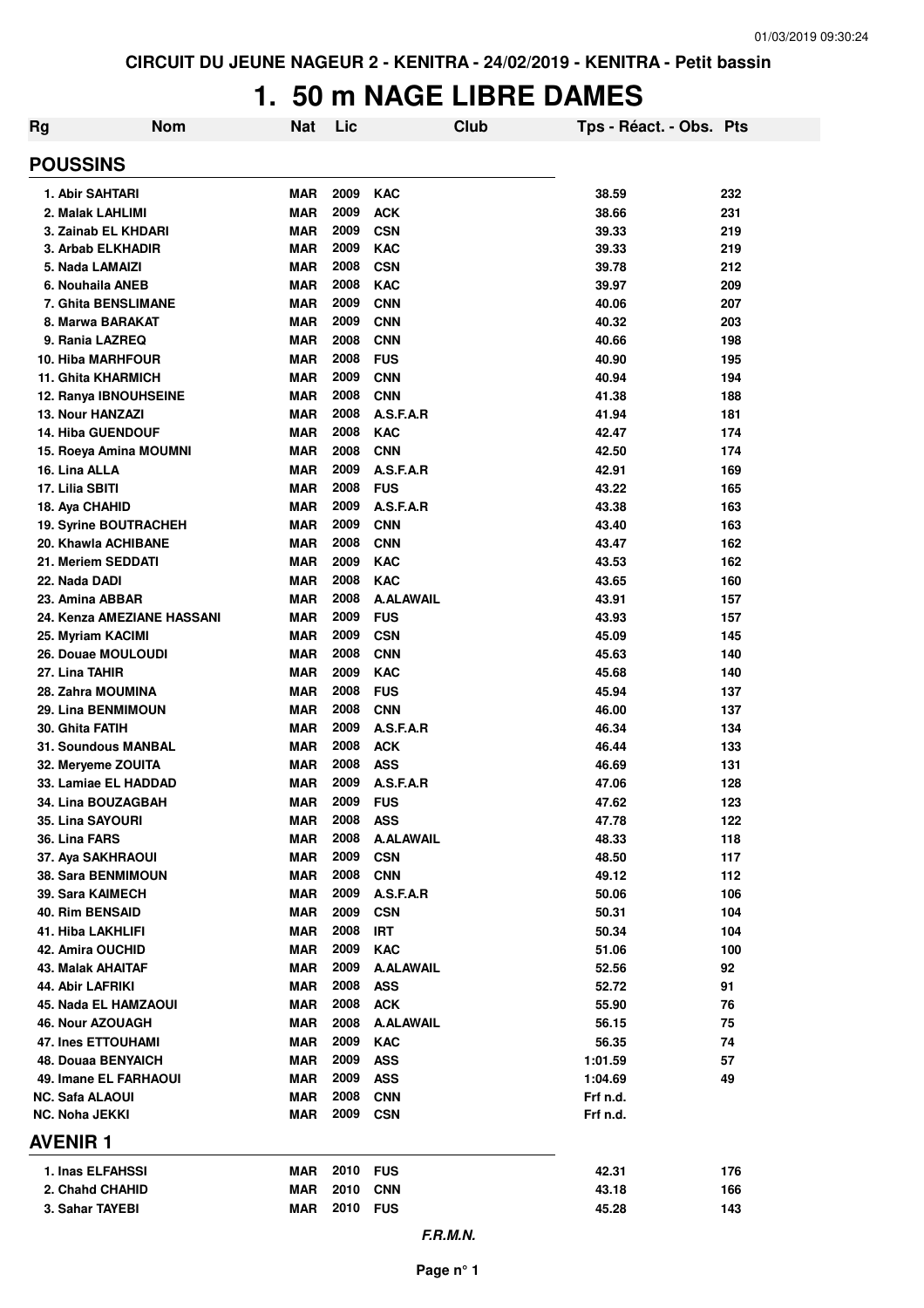# **1. 50 m NAGE LIBRE DAMES**

| Rg                          | <b>Nom</b>                                                | Nat                      | Lic          |                         | Club | Tps - Réact. - Obs. Pts |          |
|-----------------------------|-----------------------------------------------------------|--------------------------|--------------|-------------------------|------|-------------------------|----------|
| <b>AVENIR1</b>              |                                                           |                          |              |                         |      |                         |          |
| 4. Malak HACHIMI            |                                                           | <b>MAR</b>               | 2010         | A.S.F.A.R               |      | 45.47                   | 142      |
| <b>5. Noor KANDIL</b>       |                                                           | <b>MAR</b>               | 2010         | <b>CNN</b>              |      | 45.54                   | 141      |
|                             | 6. Oumnia LAQLIOUAL                                       | <b>MAR</b>               | 2010         | <b>CNN</b>              |      | 45.57                   | 141      |
| 7. Ranim HADANE             |                                                           | <b>MAR</b>               | 2010         | <b>CNN</b>              |      | 46.09                   | 136      |
| 8. Rime CHAQRANI            |                                                           | <b>MAR</b>               | 2010         | A.S.F.A.R               |      | 46.75                   | 130      |
| 9. Malak SAIIDI             |                                                           | <b>MAR</b>               | 2010         | A.S.F.A.R               |      | 48.63                   | 116      |
| 10. Aya BERRAZZOUK          |                                                           | <b>MAR</b>               | 2010         | A.S.F.A.R               |      | 48.85                   | 114      |
| 11. Radia BENARFA           |                                                           | <b>MAR</b>               | 2010         | <b>FUS</b>              |      | 49.35                   | 111      |
|                             | 12. Houda ELOUARDIGHI                                     | <b>MAR</b>               | 2010         | <b>FUS</b>              |      | 50.25                   | 105      |
| 13. Marwa BENBIYA           |                                                           | <b>MAR</b>               | 2010         | <b>ASS</b>              |      | 52.00                   | 95       |
|                             | 14. Yasmine EL HILALI                                     | <b>MAR</b>               | 2010         | <b>FUS</b>              |      | 52.57                   | 92       |
| 15. Israe RHZALA            |                                                           | <b>MAR</b>               | 2010         | <b>FUS</b>              |      | 52.72                   | 91       |
| <b>16. Hiba OUARDINI</b>    |                                                           | <b>MAR</b>               | 2010<br>2010 | <b>ASS</b><br>A.S.F.A.R |      | 52.85                   | 90       |
|                             | 17. Maryam BERRAZZOUK<br><b>17. Yousra BEN ABDESSELAM</b> | <b>MAR</b><br><b>MAR</b> | 2010         | <b>USCM</b>             |      | 52.86<br>52.86          | 90<br>90 |
|                             | 19. Salma EL GHAZOUANI                                    | <b>MAR</b>               | 2010         | A.S.F.A.R               |      | 53.81                   | 85       |
|                             | 20. Rihab EL KAISSOUMI                                    | <b>MAR</b>               | 2010         | <b>CSN</b>              |      | 54.48                   | 82       |
| 20. Zeineb ENNAMIRI         |                                                           | <b>MAR</b>               | 2010         | <b>KAC</b>              |      | 54.48                   | 82       |
| 22. Malak CHERRAT           |                                                           | <b>MAR</b>               | 2010         | <b>ACK</b>              |      | 55.91                   | 76       |
| 23. Rim ASAMBA              |                                                           | <b>MAR</b>               | 2010         | <b>ASS</b>              |      | 56.03                   | 75       |
| 24. Lina LACHGAR            |                                                           | <b>MAR</b>               | 2010         | <b>CSN</b>              |      | 56.60                   | 73       |
| 25. Alaa EL MAHI            |                                                           | <b>MAR</b>               | 2010         | <b>ASS</b>              |      | 57.35                   | 70       |
| 26. Laila ADDAB             |                                                           | <b>MAR</b>               | 2010         | <b>CNK</b>              |      | 58.56                   | 66       |
| 27. Ghita KHAYAT            |                                                           | <b>MAR</b>               | 2010         | <b>FUS</b>              |      | 59.31                   | 64       |
| 28. Iness EL HAJJI          |                                                           | <b>MAR</b>               | 2010         | <b>CNN</b>              |      | 1:00.91                 | 59       |
| 29. Nada BOUZERDIK          |                                                           | <b>MAR</b>               | 2010         | <b>USCM</b>             |      | 1:03.31                 | 52       |
| <b>30. Firdaous LYAZRHI</b> |                                                           | <b>MAR</b>               | 2010         | <b>A.ALAWAIL</b>        |      | 1:04.66                 | 49       |
| 31. Iness TAHIR             |                                                           | <b>MAR</b>               | 2010         | <b>CSN</b>              |      | 1:05.72                 | 47       |
| <b>32. Lina ANDICHE</b>     |                                                           | <b>MAR</b>               | 2010         | <b>ASS</b>              |      | 1:06.68                 | 45       |
| 33. Hiba AMEUR              |                                                           | <b>MAR</b>               | 2010         | <b>USCM</b>             |      | 1:09.10                 | 40       |
| 34. Hiba ELKHALKI           |                                                           | <b>MAR</b>               | 2010         | <b>ASS</b>              |      | 1:13.84                 | 33       |
| <b>NC. Lamiss KOUNNA</b>    |                                                           | <b>MAR</b>               | 2010         | <b>USCM</b>             |      | Frf n.d.                |          |
| <b>NC. Lina CHOUIKH</b>     |                                                           | <b>MAR</b>               | 2010         | <b>USCM</b>             |      | Frf n.d.                |          |
| <b>NC. Hiba GMARI</b>       |                                                           | <b>MAR</b>               | 2010         | <b>USCM</b>             |      | Frf n.d.                |          |
| <b>AVENIR 2</b>             |                                                           |                          |              |                         |      |                         |          |
| 1. Ilaf EL AZZOUZI          |                                                           | <b>MAR</b>               | 2011         | <b>FUS</b>              |      | 46.63                   | 131      |
| 2. Basma JABAR              |                                                           | <b>MAR</b>               | 2011         | <b>CNN</b>              |      | 47.03                   | 128      |
| 3. Mayar RIHANI             |                                                           | <b>MAR</b>               | 2011         | <b>CSN</b>              |      | 48.65                   | 116      |
|                             | 4. Romayssae HAMMOUGUA                                    | <b>MAR</b>               | 2011         | <b>CSN</b>              |      | 50.46                   | 104      |
|                             | 5. Sarra EL OTMANY                                        | <b>MAR</b>               | 2011         | <b>CNN</b>              |      | 50.82                   | 101      |
|                             | 6. Malak CHARKAOUI GHAZOUANI                              | MAR                      | 2011         | <b>USCM</b>             |      | 55.09                   | 79       |
|                             | 7. Amira ELMARNYSY                                        | <b>MAR</b>               | 2011         | <b>ASS</b>              |      | 55.25                   | 79       |
| 8. Malak SEMMAR             |                                                           | <b>MAR</b>               | 2011         | <b>USCM</b>             |      | 57.72                   | 69       |
| 9. Lina BRIKA               |                                                           | <b>MAR</b>               | 2011         | <b>CNK</b>              |      | 59.75                   | 62       |
|                             | 10. Yasmine BOUKILI MAKHOUKHI                             | <b>MAR</b>               | 2011         | <b>FUS</b>              |      | 1:00.25                 | 61       |
| <b>11. Lina CHAGRAOUI</b>   |                                                           | <b>MAR</b>               | 2011         | <b>USCM</b>             |      | 1:01.21                 | 58       |
| 12. Rania DLIMA             |                                                           | <b>MAR</b>               | 2011         | <b>ACK</b>              |      | 1:04.31                 | 50       |
| 13. Amira CHABI             |                                                           | <b>MAR</b>               | 2011         | <b>USCM</b>             |      | 1:06.13                 | 46       |
| 14. Douaa AJOUAD            |                                                           | <b>MAR</b>               | 2011         | <b>ACK</b>              |      | 1:07.09                 | 44       |
|                             | <b>15. Maram MERROUCH</b>                                 | <b>MAR</b>               | 2011         | <b>USCM</b>             |      | 1:08.00                 | 42       |
| 16. Sarour AKDI             |                                                           | <b>MAR</b>               | 2011         | <b>A.ALAWAIL</b>        |      | 1:09.91                 | 39       |
| <b>17. ARIJ MOUNA</b>       |                                                           | <b>MAR</b>               | 2012         | <b>A.ALAWAIL</b>        |      | 1:10.62                 | 37       |
| 18. Doua JAAFARI            |                                                           | <b>MAR</b>               | 2011         | <b>CNK</b>              |      | 1:22.25                 | 24       |
| 19. Khaoula BENHILA         |                                                           | <b>MAR</b>               | 2011         | <b>CNK</b>              |      | 1:23.94                 | 22       |
| NC. Jana HAKIMI             |                                                           | <b>MAR</b>               | 2011         | <b>USCM</b>             |      | Frf n.d.                |          |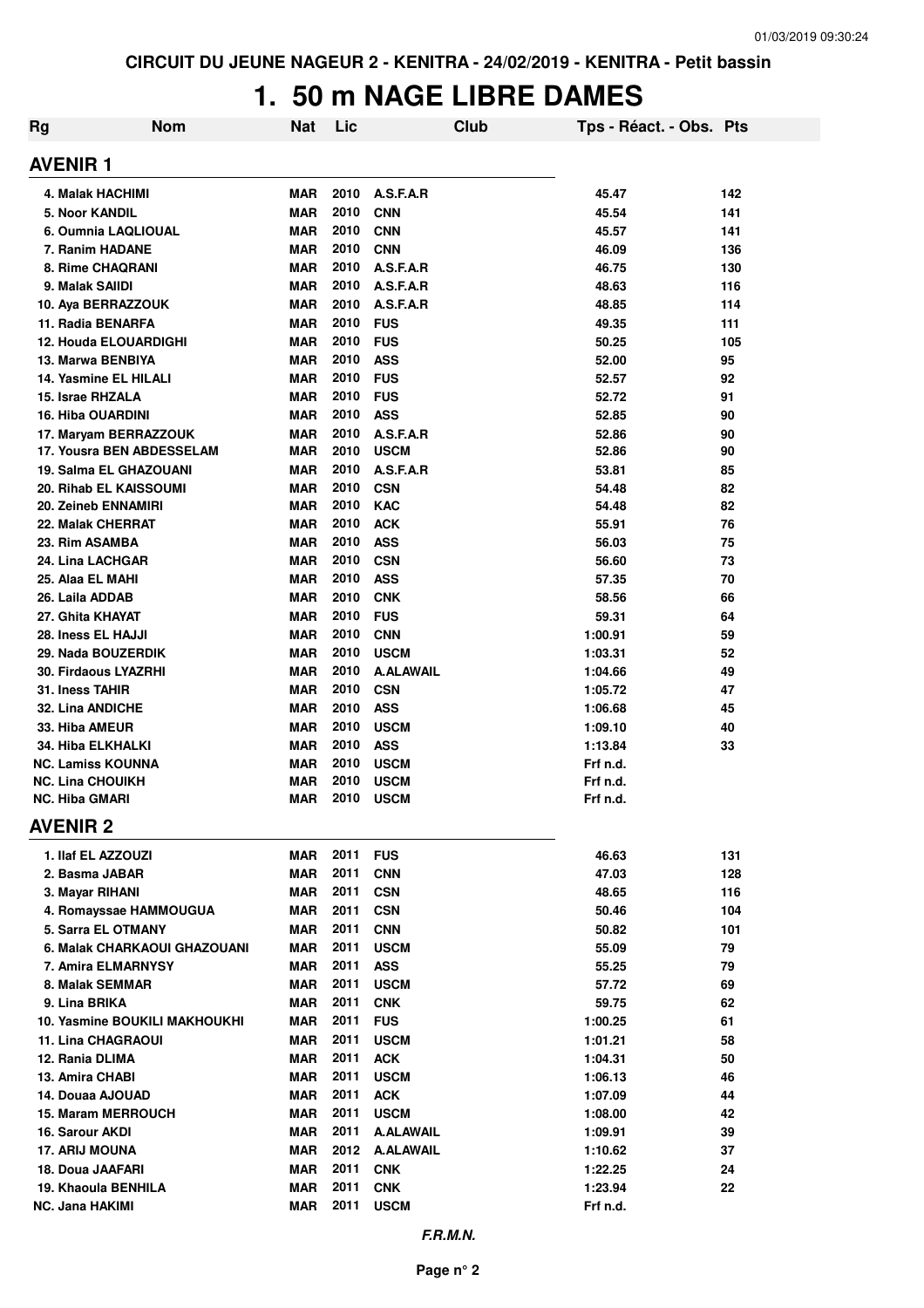#### **2. 50 m NAGE LIBRE MESSIEURS**

| Rg                                                | <b>Nom</b>                           | <b>Nat</b>               | Lic          | Club                          | Tps - Réact. - Obs. Pts |            |
|---------------------------------------------------|--------------------------------------|--------------------------|--------------|-------------------------------|-------------------------|------------|
| <b>POUSSINS</b>                                   |                                      |                          |              |                               |                         |            |
| 1. Yahya SOBHI                                    |                                      | <b>MAR</b>               | 2009         | <b>CNN</b>                    | 34.50                   | 222        |
| 2. Souhail AISSAOUI                               |                                      | <b>MAR</b>               | 2009         | <b>CNN</b>                    | 35.29                   | 208        |
|                                                   | 3. Noamane EL MECHRAFI               | <b>MAR</b>               | 2008         | <b>USCM</b>                   | 35.88                   | 198        |
| 4. Jad NOUIRA                                     |                                      | <b>MAR</b>               | 2008         | <b>USCM</b>                   | 36.53                   | 187        |
|                                                   | 5. Mohammed Taha MAROUDI             | <b>MAR</b>               | 2008         | A.S.F.A.R                     | 36.69                   | 185        |
| <b>6. Ahmed EL HARRAK</b>                         |                                      | <b>MAR</b>               | 2008         | <b>CNN</b>                    | 36.70                   | 185        |
| 6. Fadi GHOUDANE                                  |                                      | MAR                      | 2008         | <b>CSN</b>                    | 36.70                   | 185        |
| 8. Yahya KHATORI                                  |                                      | MAR                      | 2008         | <b>CNN</b>                    | 37.66                   | 171        |
| 9. Sami NEJJAR                                    |                                      | <b>MAR</b>               | 2009         | <b>USCM</b>                   | 37.85                   | 168        |
| 10. Iyad AMDAOUCH                                 |                                      | <b>MAR</b>               | 2008         | <b>A.ALAWAIL</b>              | 38.00                   | 166        |
| <b>11. Mourad LAQLIOUAL</b>                       |                                      | <b>MAR</b>               | 2008         | <b>CNN</b>                    | 38.03                   | 166        |
| <b>12. Amir LAHDADI</b>                           |                                      | <b>MAR</b>               | 2008         | <b>USCM</b>                   | 38.12                   | 165        |
| 12. Ayoub DRISSI                                  |                                      | <b>MAR</b>               | 2009         | <b>CSN</b>                    | 38.12                   | 165        |
| <b>14. Saad TAOURTI</b>                           |                                      | <b>MAR</b>               | 2008         | A.S.F.A.R                     | 39.00                   | 154        |
| 15. Adnane AGNAOU                                 |                                      | <b>MAR</b>               | 2008         | <b>USCM</b>                   | 39.28                   | 150        |
| 16. Rayane BARAKAT                                |                                      | <b>MAR</b>               | 2008         | <b>CNN</b>                    | 39.67                   | 146        |
| 16. Hamza BOUNAJMA                                |                                      | <b>MAR</b>               | 2008         | <b>USCM</b>                   | 39.67                   | 146        |
| 18. Hamza LAASKRI                                 |                                      | <b>MAR</b>               | 2008         | <b>KAC</b>                    | 39.78                   | 145        |
|                                                   | <b>19. Amine EL FASSI HALFAOUI</b>   | <b>MAR</b>               | 2008<br>2009 | <b>A.ALAWAIL</b><br>A.S.F.A.R | 39.91                   | 143        |
| <b>20. Omar EL AMRAOUI</b><br>20. Youssef FEKHARI |                                      | <b>MAR</b><br><b>MAR</b> | 2009         | A.S.F.A.R                     | 40.37<br>40.37          | 139<br>139 |
|                                                   | 22. Amjad SGHIOURI ELIDRISSI         | <b>MAR</b>               | 2009         | <b>CNN</b>                    | 40.53                   | 137        |
| 23. Qusay ERRAOUGUI                               |                                      | <b>MAR</b>               | 2009         | <b>A.ALAWAIL</b>              | 40.75                   | 135        |
| 24. Taha EL HADDAD                                |                                      | <b>MAR</b>               | 2008         | <b>CSN</b>                    | 41.19                   | 130        |
|                                                   | 25. Mohamed Yassine MOUKHLISS        | <b>MAR</b>               | 2008         | <b>A.ALAWAIL</b>              | 41.22                   | 130        |
| 26. Anas KETTANI                                  |                                      | <b>MAR</b>               | 2008         | <b>FUS</b>                    | 41.28                   | 130        |
| 27. Aymene AIT BAALLA                             |                                      | <b>MAR</b>               | 2008         | <b>FUS</b>                    | 41.29                   | 129        |
|                                                   | 28. Khalil Ibrahim OUHAMMOU          | <b>MAR</b>               | 2008         | <b>CNN</b>                    | 41.32                   | 129        |
|                                                   | 29. Mohamed Said BENELHADJ           | <b>MAR</b>               | 2008         | <b>ACK</b>                    | 41.38                   | 129        |
| <b>30. Ali EL AMRANI</b>                          |                                      | <b>MAR</b>               | 2009         | <b>CNN</b>                    | 41.60                   | 127        |
| 31. Haytham MEFTAHI                               |                                      | <b>MAR</b>               | 2008         | <b>CSN</b>                    | 41.68                   | 126        |
| 32. Hassan BEN SLETEN                             |                                      | <b>MAR</b>               | 2008         | <b>USCM</b>                   | 42.12                   | 122        |
| 33. Adham SAID                                    |                                      | <b>MAR</b>               | 2009         | <b>USCM</b>                   | 42.31                   | 120        |
|                                                   | 34. Ahmed Iliass BOUKHORB            | <b>MAR</b>               | 2008         | <b>FUS</b>                    | 42.53                   | 118        |
| 35. Ahmed Amine CHEBIHI                           |                                      | <b>MAR</b>               | 2009         | <b>KAC</b>                    | 42.60                   | 118        |
|                                                   | 36. Mohamed Yasser KARBAL            | <b>MAR</b>               | 2008         | A.S.F.A.R                     | 42.82                   | 116        |
|                                                   | 37. Mohammed CHAKER LAMRANI          | <b>MAR</b>               | 2008         | <b>ACK</b>                    | 43.22                   | 113        |
| 38. Nassim EL AOUSSI                              |                                      | <b>MAR</b>               | 2009         | A.S.F.A.R                     | 43.66                   | 109        |
| 38. Mohamed EL KACIMI                             |                                      | MAR                      | 2009         | <b>CNN</b>                    | 43.66                   | 109        |
| <b>40. Mohammed BEKOURI</b>                       |                                      | MAR                      | 2008         | <b>IRT</b>                    | 44.72                   | 102        |
|                                                   | 41. Mohammed ABBAHADDOU              | MAR                      | 2009         | <b>CNN</b>                    | 44.75                   | 102        |
|                                                   | 42. Mohamed Ayman SAKHSOUKH          | MAR                      | 2008         | <b>CSN</b>                    | 44.85                   | 101        |
|                                                   | 43. Abdellatif Mohamed Amine BELQUAS | <b>MAR</b>               | 2008         | <b>CNK</b>                    | 45.19                   | 99         |
| 44. Ilyas BENOUAHI                                |                                      | MAR                      | 2009         | <b>CNN</b>                    | 45.43                   | 97         |
| 45. Aymane NAIT MBARK                             |                                      | <b>MAR</b>               | 2009         | <b>CNN</b>                    | 45.88                   | 94         |
|                                                   | 46. Mohamed Ziyad GHRIMA             | MAR                      | 2008         | <b>ACK</b>                    | 46.47                   | 91         |
| 47. Mehdi LAKHAL                                  |                                      | <b>MAR</b>               | 2009         | <b>CNN</b>                    | 46.53                   | 90         |
|                                                   | 48. Mohamed Said BENAMAR             | <b>MAR</b>               | 2009         | <b>KAC</b>                    | 46.97                   | 88         |
| 49. Harley Ryad CLEMENT                           |                                      | <b>MAR</b>               | 2008         | <b>KAC</b>                    | 47.09                   | 87         |
| 50. Adam ELGUEDDARI                               |                                      | <b>MAR</b>               | 2009         | <b>CNK</b>                    | 47.12                   | 87         |
|                                                   | 51. Mohamed Ibrahim BENABDALLAH      | MAR                      | 2008         | <b>FUS</b>                    | 47.35                   | 86         |
| <b>52. Driss MOUFFAK</b>                          |                                      | <b>MAR</b>               | 2008         | <b>A.ALAWAIL</b>              | 47.50                   | 85         |
| 53. Marwane SALHI                                 |                                      | <b>MAR</b>               | 2009         | <b>CNK</b>                    | 48.00                   | 82         |
| 54. Abdellatif LADIMAT                            |                                      | <b>MAR</b>               | 2009         | <b>CNN</b>                    | 48.18                   | 81         |
| 55. Kamil EL KHETTAR                              |                                      | <b>MAR</b>               | 2009<br>2009 | <b>FUS</b>                    | 48.25                   | 81         |
| 56. Sirage HAFIANE                                |                                      | <b>MAR</b>               |              | <b>ACK</b>                    | 48.88                   | 78         |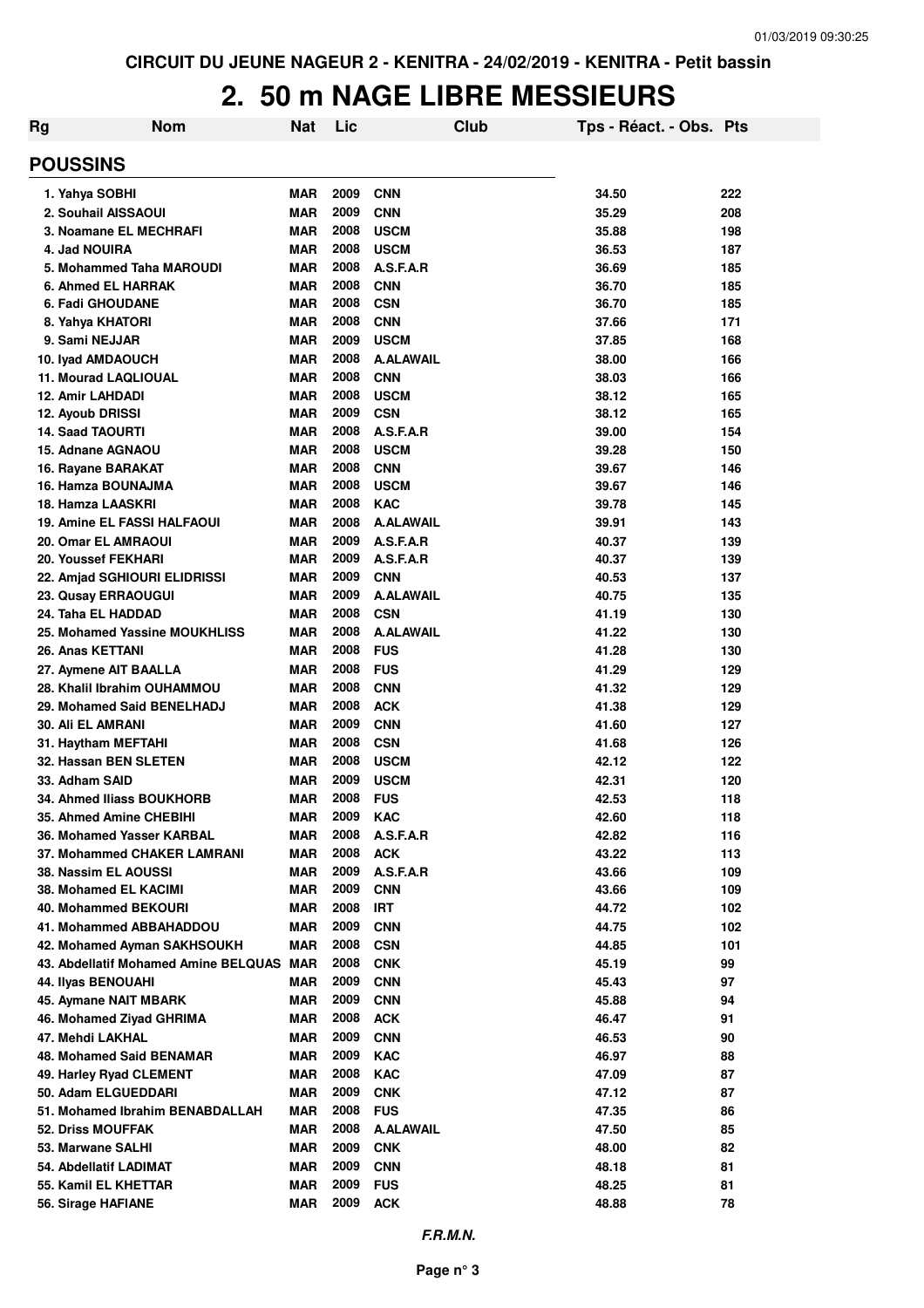## **2. 50 m NAGE LIBRE MESSIEURS**

| Rg                                                              | <b>Nom</b>                    | Nat        | Lic          |                         | Club | Tps - Réact. - Obs. Pts |          |
|-----------------------------------------------------------------|-------------------------------|------------|--------------|-------------------------|------|-------------------------|----------|
| <b>POUSSINS</b>                                                 |                               |            |              |                         |      |                         |          |
|                                                                 | 57. Mohamed Selim BENCHEKROUN | MAR        | 2009         | <b>CNN</b>              |      | 49.44                   | 75       |
| 58. Achraf BOUNOUIRA                                            |                               | <b>MAR</b> | 2008         | <b>CSN</b>              |      | 50.10                   | 72       |
| 59. Mohamed Jad CHAHBOUNE                                       |                               | <b>MAR</b> | 2009         | <b>ASS</b>              |      | 50.56                   | 70       |
| 60. Idriss SAFAR                                                |                               | <b>MAR</b> | 2008         | <b>ASS</b>              |      | 51.75                   | 65       |
| 61. Ilyas AJANA                                                 |                               | <b>MAR</b> | 2009         | <b>ASS</b>              |      | 52.03                   | 64       |
| 62. Rayane QARRO                                                |                               | <b>MAR</b> | 2009         | <b>KAC</b>              |      | 52.13                   | 64       |
| 63. Othmane BENKIRANE                                           |                               | <b>MAR</b> | 2008         | <b>ACK</b>              |      | 53.90                   | 58       |
| 64. Aymane JRHIRID                                              |                               | <b>MAR</b> | 2009         | <b>KAC</b>              |      | 57.66                   | 47       |
| 65. Yahya QASSIRI                                               |                               | <b>MAR</b> | 2009         | <b>CNK</b>              |      | 1:12.25                 | 24       |
| <b>NC. Yassine HAJRI</b>                                        |                               | <b>MAR</b> | 2008         | <b>CSN</b>              |      | Frf n.d.                |          |
| <b>NC. Mohamed HIBAOUI</b>                                      |                               | <b>MAR</b> | 2009         | <b>CSN</b>              |      | Frf n.d.                |          |
| <b>NC. Nezar AIT ALI</b>                                        |                               | <b>MAR</b> | 2008         | <b>CNN</b>              |      | Frf n.d.                |          |
| <b>NC. Mouad TADI</b>                                           |                               | <b>MAR</b> | 2008         | <b>IRT</b>              |      | Frf n.d.                |          |
| <b>NC. Adam KERKEB</b>                                          |                               | <b>MAR</b> | 2008         | <b>A.ALAWAIL</b>        |      | <b>\bandon</b>          | 0        |
| <b>NC. Ahmed Amine KASSOU</b>                                   |                               | <b>MAR</b> | 2008         | <b>CSN</b>              |      | Dsq FD                  | 0        |
| <b>AVENIR1</b>                                                  |                               |            |              |                         |      |                         |          |
| 1. Omar ILGUIM                                                  |                               | <b>MAR</b> | 2010         | <b>CNN</b>              |      | 36.63                   | 186      |
|                                                                 | 2. Houssam Badreddine MAACH   | <b>MAR</b> | 2010         | <b>CNN</b>              |      | 37.94                   | 167      |
| 3. Nour Islam HADDI                                             |                               | <b>MAR</b> | 2010         | A.S.F.A.R               |      | 39.22                   | 151      |
| 4. Bassim BOUCHTI                                               |                               | MAR        | 2010         | <b>CNN</b>              |      | 41.63                   | 126      |
| <b>5. Saad MOUSTAHSSINE</b>                                     |                               | MAR        | 2010         | <b>FUS</b>              |      | 41.85                   | 124      |
| 6. Othmane TARMIDI                                              |                               | <b>MAR</b> | 2010         | <b>CNN</b>              |      | 41.96                   | 123      |
| 7. Rayane NADIR                                                 |                               | <b>MAR</b> | 2010         | <b>ASS</b>              |      | 42.50                   | 119      |
| 8. Mohamed Reda TIKKI                                           |                               | <b>MAR</b> | 2010         | <b>ASS</b>              |      | 42.61                   | 118      |
| 8. Yassine BOUKHARI                                             |                               | <b>MAR</b> | 2010         | <b>CNN</b>              |      | 42.61                   | 118      |
| 10. Ismail EL FARISSI                                           |                               | <b>MAR</b> | 2010         | <b>FUS</b>              |      | 44.50                   | 103      |
| <b>10. Gaaith MADANI</b>                                        |                               | <b>MAR</b> | 2010         | <b>IRT</b>              |      | 44.50                   | 103      |
| <b>12. Mohamed BOUDZA</b>                                       |                               | <b>MAR</b> | 2010         | A.S.F.A.R               |      | 44.91                   | 100      |
| 13. Mohamed Rayane BENTALEB                                     |                               | MAR        | 2010         | <b>FUS</b>              |      | 45.22                   | 98       |
| 14. Moaad AJOUAD                                                |                               | <b>MAR</b> | 2010         | <b>ACK</b>              |      | 45.43                   | 97       |
| 14. Mahdi QARRO                                                 |                               | <b>MAR</b> | 2010         | <b>KAC</b>              |      | 45.43                   | 97       |
| <b>16. Mohamed Anir OULAHYANE</b>                               |                               | MAR        | 2010         | <b>USCM</b>             |      | 45.75                   | 95       |
| 17. Mohamed Taha EL KALAI<br><b>18. Ahmed TOUIMI BENJELLOUN</b> |                               | MAR        | 2010<br>2010 | <b>ASS</b>              |      | 45.81                   | 95       |
| 19. Wassim IBN ALI                                              |                               | MAR<br>MAR | 2010         | <b>ASS</b>              |      | 45.88<br>46.28          | 94<br>92 |
| 20. Houssam Eddine OBILAT                                       |                               | <b>MAR</b> | 2010         | A.ALAWAIL<br><b>CSN</b> |      | 46.34                   | 91       |
| 21. Mohammed Taha BENCHAMA                                      |                               | MAR        | 2010         | <b>USCM</b>             |      | 48.47                   | 80       |
| 22. Mohamed Maher DAHI                                          |                               | MAR        | 2010         | <b>A.ALAWAIL</b>        |      | 48.53                   | 80       |
| 23. Jad MERZAQ                                                  |                               | MAR        | 2010         | <b>FUS</b>              |      | 49.03                   | 77       |
| 24. Abdelhay LAFRIKI                                            |                               | <b>MAR</b> | 2010         | A.S.F.A.R               |      | 50.25                   | 72       |
| 25. Ismail BELLAMINE                                            |                               | MAR        | 2010         | <b>ASS</b>              |      | 50.37                   | 71       |
| 26. Anas BENKADDOUR                                             |                               | <b>MAR</b> | 2010         | <b>CNN</b>              |      | 51.06                   | 68       |
| 27. Mohammed ELYAHYAOUI                                         |                               | MAR        | 2010         | <b>KAC</b>              |      | 52.07                   | 64       |
| 28. Raed MALHI                                                  |                               | <b>MAR</b> | 2010         | <b>FUS</b>              |      | 52.28                   | 64       |
| 29. Haroune TNEAMOU                                             |                               | <b>MAR</b> | 2010         | <b>CSN</b>              |      | 52.47                   | 63       |
| 30. Haytham Jaafar ALLAOUI                                      |                               | <b>MAR</b> | 2010         | <b>FUS</b>              |      | 52.94                   | 61       |
| 31. Ilyas NUIJI                                                 |                               | MAR        | 2010         | <b>FUS</b>              |      | 52.96                   | 61       |
| 32. Zoubeir NEJJAR                                              |                               | <b>MAR</b> | 2010         | <b>USCM</b>             |      | 53.82                   | 58       |
|                                                                 | 33. Ahmed Zajer KARROUK BAAYL | <b>MAR</b> | 2010         | <b>CNK</b>              |      | 53.90                   | 58       |
| 34. Rayane BOUNJOUA                                             |                               | <b>MAR</b> | 2010         | <b>FUS</b>              |      | 53.94                   | 58       |
| 35. Adam BESSI                                                  |                               | <b>MAR</b> | 2010         | KAC                     |      | 54.00                   | 58       |
| 36. Abdelali BELKHOUAJA                                         |                               | <b>MAR</b> | 2010         | <b>CNK</b>              |      | 54.31                   | 57       |
| 37. Nizar ELMOJAHID                                             |                               | <b>MAR</b> | 2010         | <b>CSN</b>              |      | 54.69                   | 55       |
| 38. Ismail SLIMANI                                              |                               | <b>MAR</b> | 2010         | <b>USCM</b>             |      | 55.38                   | 53       |
| 39. Yahya YAHYAOUI                                              |                               | <b>MAR</b> | 2010         | <b>CNK</b>              |      | 57.10                   | 49       |
|                                                                 |                               |            |              |                         |      |                         |          |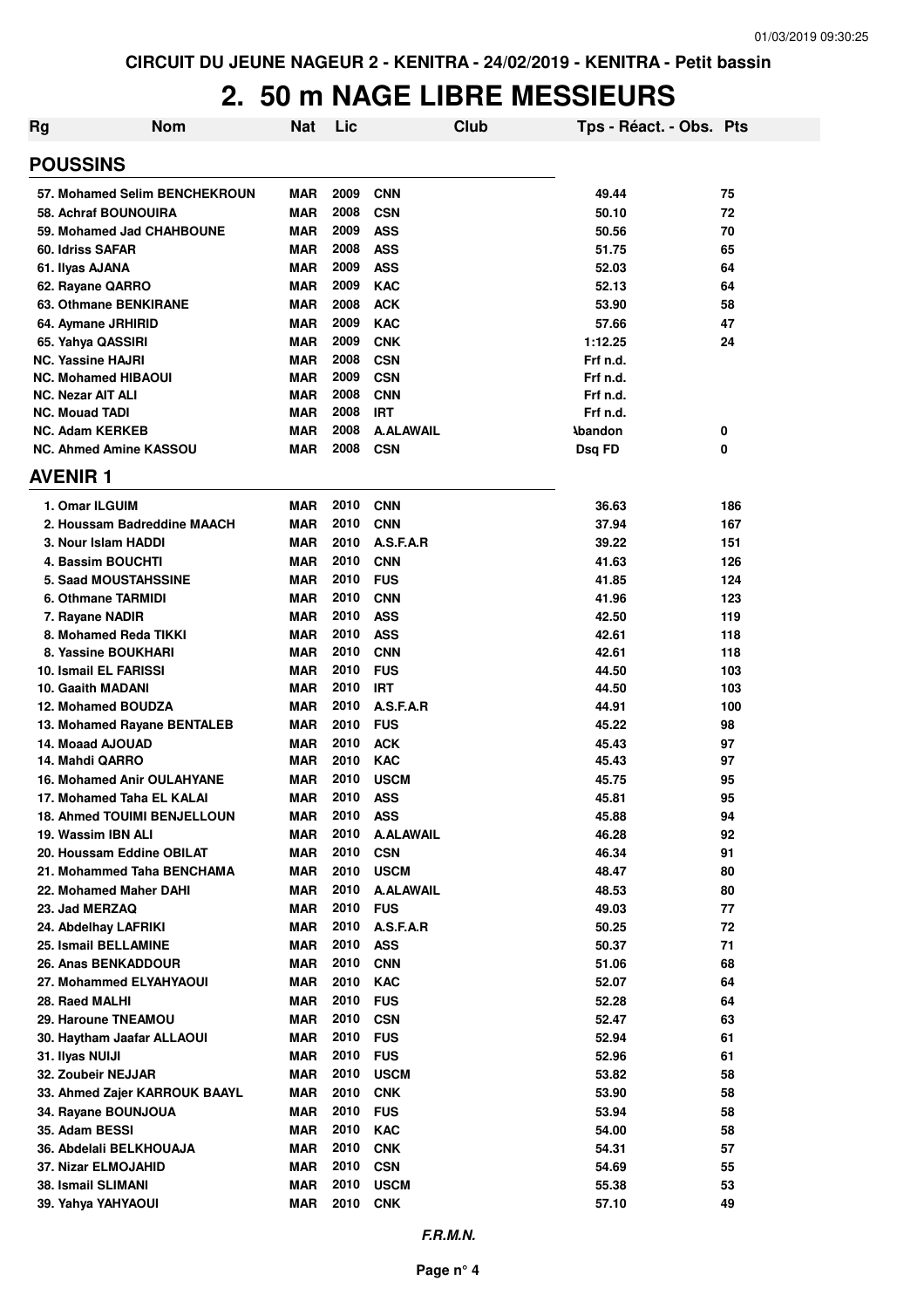## **2. 50 m NAGE LIBRE MESSIEURS**

| Rg | <b>Nom</b>                          | <b>Nat</b> | Lic  |             | <b>Club</b> | Tps - Réact. - Obs. Pts |     |
|----|-------------------------------------|------------|------|-------------|-------------|-------------------------|-----|
|    | <b>AVENIR 1</b>                     |            |      |             |             |                         |     |
|    | 40. Yahia EL MALHI EL JAOUHARI      | <b>MAR</b> | 2010 | A.S.F.A.R   |             | 58.61                   | 45  |
|    | <b>40. Youssef BENDOUHA</b>         | <b>MAR</b> | 2010 | <b>ASS</b>  |             | 58.61                   | 45  |
|    | 42. Jad AIT BENHAR                  | <b>MAR</b> | 2010 | <b>CNK</b>  |             | 1:00.34                 | 41  |
|    | 43. Yahya KASSOU                    | <b>MAR</b> | 2010 | A.S.F.A.R   |             | 1:08.50                 | 28  |
|    | <b>NC. Jad LEMGADDAR</b>            | <b>MAR</b> | 2010 | A.S.F.A.R   |             | Frf n.d.                |     |
|    | <b>NC. Mohamed Nizar BOUAYAD</b>    | <b>MAR</b> | 2010 | CNN         |             | Frf n.d.                |     |
|    | <b>AVENIR 2</b>                     |            |      |             |             |                         |     |
|    | 1. Badr LAKHAL                      | <b>MAR</b> | 2011 | <b>CNN</b>  |             | 41.14                   | 131 |
|    | 2. Taha ZOUGGARI                    | <b>MAR</b> | 2011 | <b>CNN</b>  |             | 42.72                   | 117 |
|    | 2. Imrane EL YACOUTI                | <b>MAR</b> | 2011 | <b>FUS</b>  |             | 42.72                   | 117 |
|    | 4. Mathieu CHARLET GARNIER          | <b>FRA</b> | 2011 | <b>FUS</b>  |             | 46.63                   | 90  |
|    | 5. Mohamed Anas ELAMRANI            | <b>MAR</b> | 2011 | <b>CNN</b>  |             | 46.81                   | 89  |
|    | 6. Amr HOMSI                        | <b>MAR</b> | 2011 | <b>FUS</b>  |             | 47.50                   | 85  |
|    | 7. Ilyasse LEBDAR                   | <b>MAR</b> | 2011 | <b>ASS</b>  |             | 48.94                   | 78  |
|    | 8. Aymane BELABBAR                  | <b>MAR</b> | 2011 | <b>ASS</b>  |             | 50.25                   | 72  |
|    | 9. Mohamed Omar EL QASMI            | <b>MAR</b> | 2011 | <b>CNN</b>  |             | 50.90                   | 69  |
|    | <b>10. Baker CHAKOURI</b>           | <b>MAR</b> | 2011 | A.S.F.A.R   |             | 52.03                   | 64  |
|    | 11. Adam HARIRI MADINI              | MAR        | 2011 | <b>IRT</b>  |             | 52.91                   | 61  |
|    | 12. Karam BENDAOU                   | <b>MAR</b> | 2011 | <b>CNN</b>  |             | 55.94                   | 52  |
|    | <b>13. Yassir BENKIRANE</b>         | <b>MAR</b> | 2011 | <b>ACK</b>  |             | 56.57                   | 50  |
|    | 14. Mohamed Reda BOUNOUIRA          | <b>MAR</b> | 2011 | <b>CSN</b>  |             | 57.41                   | 48  |
|    | 15. Othmane SALHI                   | <b>MAR</b> | 2012 | <b>CNK</b>  |             | 59.87                   | 42  |
|    | <b>16. Achraf SAKHSOUKH</b>         | <b>MAR</b> | 2011 | <b>CSN</b>  |             | 1:00.69                 | 40  |
|    | 17. Marouane BEN HLIMA              | <b>MAR</b> | 2011 | <b>ACK</b>  |             | 1:00.79                 | 40  |
|    | <b>18. Ahmed BENALI</b>             | <b>MAR</b> | 2011 | <b>CNK</b>  |             | 1:01.37                 | 39  |
|    | 19. Mohamed Reda BOUZERDIK          | <b>MAR</b> | 2011 | <b>USCM</b> |             | 1:01.65                 | 39  |
|    | 20. Wissam TNEAMOU                  | <b>MAR</b> | 2011 | <b>CSN</b>  |             | 1:06.29                 | 31  |
|    | 21. Bilal CHIKI                     | <b>MAR</b> | 2011 | <b>ACK</b>  |             | 1:07.06                 | 30  |
|    | 22. Mehdi LAHDADI                   | <b>MAR</b> | 2012 | <b>USCM</b> |             | 1:09.88                 | 26  |
|    | 23. Omar MIKOU                      | <b>MAR</b> | 2011 | <b>ASS</b>  |             | 1:15.65                 | 21  |
|    | <b>NC. Mohammed Iyad HASSAINATE</b> | <b>MAR</b> | 2011 | <b>CNN</b>  |             | Frf n.d.                |     |
|    | <b>NC. Marwan RENAUX</b>            | <b>MAR</b> | 2011 | <b>USCM</b> |             | Frf n.d.                |     |
|    | <b>NC. Noham ZOUR</b>               | <b>MAR</b> | 2011 | <b>USCM</b> |             | Frf n.d.                |     |
|    | <b>NC. Nael ZOUR</b>                | <b>MAR</b> | 2011 | <b>USCM</b> |             | Frf n.d.                |     |
|    | <b>NC. Ayham ELBOURAIMI</b>         | <b>MAR</b> | 2011 | <b>USCM</b> |             | Frf n.d.                |     |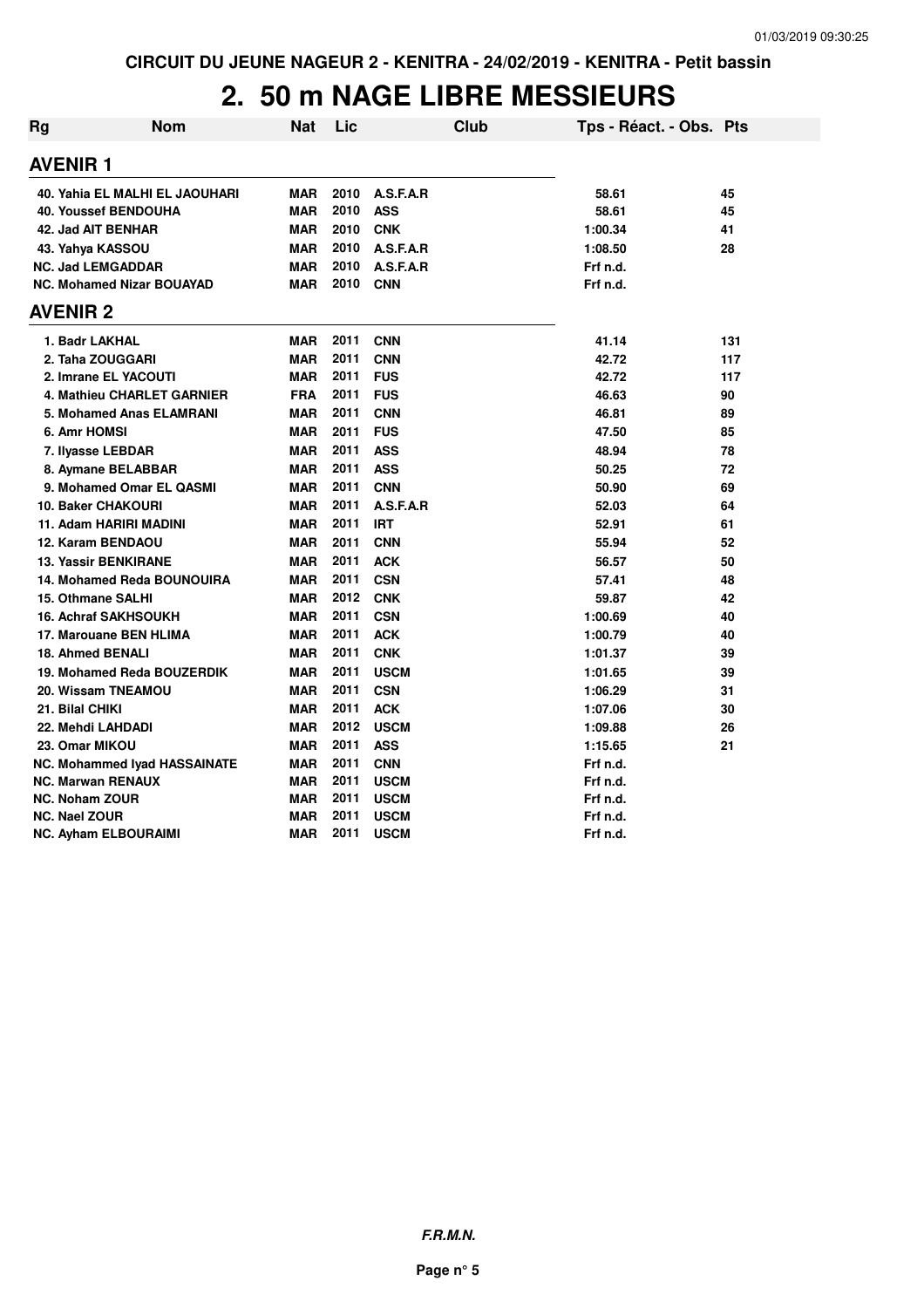## **3. 200 m 4 NAGES DAMES**

| <b>Nom</b>                | <b>Nat</b> | Lic  |                  | <b>Club</b> |                |                                           |
|---------------------------|------------|------|------------------|-------------|----------------|-------------------------------------------|
|                           |            |      |                  |             |                |                                           |
| 1. Hiba GUENDOUF          | <b>MAR</b> | 2008 | <b>KAC</b>       |             | 3:33.03        | 207                                       |
| 2. Maria BOUJENDAR        | <b>MAR</b> | 2008 | <b>FUS</b>       |             | 3:33.41        | 206                                       |
| 3. Zineb BOUSSNEN         | <b>MAR</b> | 2008 | A.S.F.A.R        |             | 3:36.97        | 196                                       |
| <b>4. Zineb SOUALHINE</b> | <b>MAR</b> | 2008 | <b>FUS</b>       |             | 3:38.22        | 193                                       |
| 5. Lina EL ABOUDI         | <b>MAR</b> | 2008 | <b>FUS</b>       |             | 3:38.35        | 192                                       |
|                           | <b>MAR</b> | 2008 | <b>ASS</b>       |             | 3:39.37        | 190                                       |
| 7. Rime EL BAROUDI        | <b>MAR</b> | 2008 | A.S.F.A.R        |             | 3:40.41        | 187                                       |
|                           | <b>MAR</b> | 2008 | <b>ASS</b>       |             | 3:42.69        | 181                                       |
| 9. Douae ABETTI           | <b>MAR</b> | 2009 | <b>FUS</b>       |             | 3:43.59        | 179                                       |
| 10. Amina BAGHOZ          | <b>MAR</b> | 2009 | <b>A.ALAWAIL</b> |             | 3:44.16        | 178                                       |
| 11. Zainab EL KHDARI      | <b>MAR</b> | 2009 | <b>CSN</b>       |             | 3:45.00        | 176                                       |
| <b>12. Rim ALOUACH</b>    | <b>MAR</b> | 2009 | <b>ASS</b>       |             | 3:45.75        | 174                                       |
|                           | <b>MAR</b> | 2008 | <b>ASS</b>       |             | 3:48.13        | 169                                       |
| 14. Riham LEBDAR          | <b>MAR</b> | 2009 | <b>ASS</b>       |             | 3:48.16        | 169                                       |
| 15. Meryem EL ALAMI       | <b>MAR</b> | 2009 | <b>FUS</b>       |             | 3:53.41        | 157                                       |
|                           | <b>MAR</b> | 2009 | A.S.F.A.R        |             | 3:53.93        | 156                                       |
|                           | <b>MAR</b> | 2008 | <b>FUS</b>       |             | 3:59.44        | 146                                       |
| <b>18. Ghita MOUMNI</b>   | <b>MAR</b> | 2009 | <b>FUS</b>       |             | 4:05.15        | 136                                       |
| 19. Safae EL GADIRI       | <b>MAR</b> | 2008 | <b>ASS</b>       |             | 4:07.88        | 131                                       |
|                           | <b>MAR</b> | 2009 | <b>FUS</b>       |             | 4:16.57        | 118                                       |
| 21. Nour Adoha BOUKHRIS   | <b>MAR</b> | 2009 | <b>FUS</b>       |             | 4:26.93        | 105                                       |
|                           | <b>MAR</b> | 2008 | <b>FUS</b>       |             | Frf n.d.       |                                           |
|                           | <b>MAR</b> | 2008 | <b>FUS</b>       |             |                | 0                                         |
| <b>NC. Rim BENSALAH</b>   | <b>MAR</b> | 2009 | <b>FUS</b>       |             | <b>\bandon</b> | 0                                         |
| <b>NC. Lina BOULBOUA</b>  | <b>MAR</b> | 2008 | <b>A.ALAWAIL</b> |             | Dsq NI         | 0                                         |
|                           |            |      |                  |             |                | Tps - Réact. - Obs. Pts<br><b>\bandon</b> |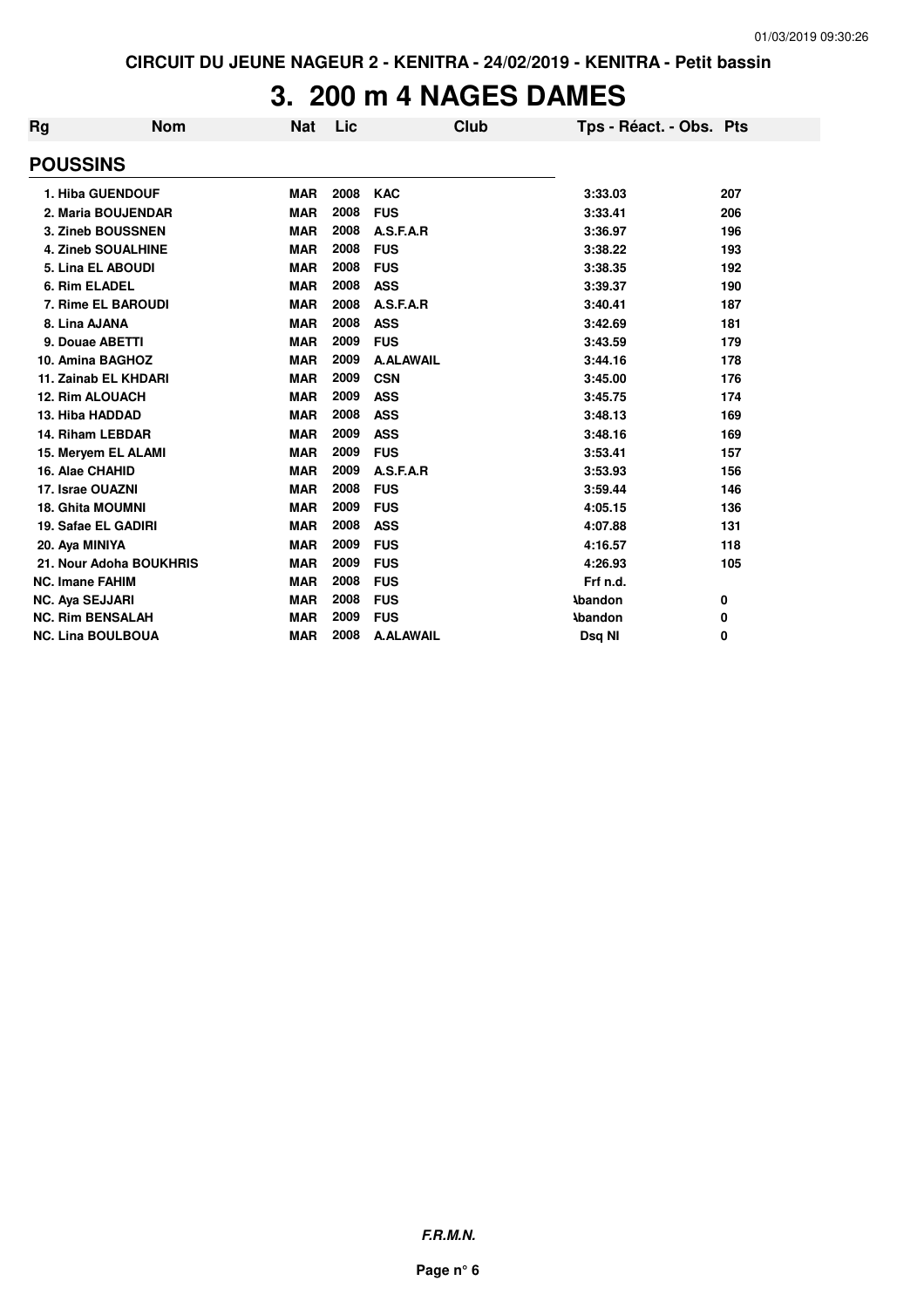# **4. 200 m 4 NAGES MESSIEURS**

| Rg | <b>Nom</b>                         | <b>Nat</b> | Lic  | Club        | Tps - Réact. - Obs. Pts |     |
|----|------------------------------------|------------|------|-------------|-------------------------|-----|
|    | <b>POUSSINS</b>                    |            |      |             |                         |     |
|    | 1. Amine IDRISSI FAKHREDDINE       | <b>MAR</b> | 2008 | <b>FUS</b>  | 3:16.04                 | 198 |
|    | 2. Fadi GHOUDANE                   | <b>MAR</b> | 2008 | <b>CSN</b>  | 3:17.25                 | 194 |
|    | 3. Yahia LAAREJ                    | <b>MAR</b> | 2008 | <b>FUS</b>  | 3:18.31                 | 191 |
|    | 4. Ali BOURICH                     | <b>MAR</b> | 2008 | A.S.F.A.R   | 3:32.35                 | 156 |
|    | 5. Mohammed Taha MAROUDI           | <b>MAR</b> | 2008 | A.S.F.A.R   | 3:34.22                 | 152 |
|    | 6. Omar KAMAL                      | <b>MAR</b> | 2009 | <b>USCM</b> | 3:38.91                 | 142 |
|    | 7. Ali ZAMANI                      | <b>MAR</b> | 2009 | <b>USCM</b> | 3:42.69                 | 135 |
|    | 8. Mohamed Ilyas BELKADI           | <b>MAR</b> | 2009 | A.S.F.A.R   | 3:44.28                 | 132 |
|    | 9. Khalil AKIRTAS                  | <b>MAR</b> | 2009 | <b>FUS</b>  | 3:44.90                 | 131 |
|    | 10. Taha EL HASSANI                | <b>MAR</b> | 2008 | <b>FUS</b>  | 3:47.18                 | 127 |
|    | 11. Mohamed Islam GHZALA           | <b>MAR</b> | 2009 | <b>FUS</b>  | 3:51.84                 | 120 |
|    | 12. Salaheddine ELHACHEMI          | <b>MAR</b> | 2009 | <b>ASS</b>  | 3:56.41                 | 113 |
|    | 13. Aymene AIT BAALLA              | <b>MAR</b> | 2008 | <b>FUS</b>  | 3:57.03                 | 112 |
|    | <b>14. Anas AIT BARGACH</b>        | <b>MAR</b> | 2009 | <b>ASS</b>  | 3:58.16                 | 110 |
|    | 15. Taha LAHLOU                    | <b>MAR</b> | 2009 | <b>ASS</b>  | 4:00.28                 | 107 |
|    | <b>NC. Abdellah NOUMA</b>          | <b>MAR</b> | 2008 | <b>FUS</b>  | Frf n.d.                |     |
|    | <b>NC. Badereddine ELHACHEMI</b>   | <b>MAR</b> | 2009 | <b>ASS</b>  | Dsq VI                  | 0   |
|    | <b>NC. Amine BENAHMED</b>          | <b>MAR</b> | 2008 | <b>FUS</b>  | Dsq VI                  | 0   |
|    | <b>NC. Walid Mohammed ELBACHA</b>  | <b>MAR</b> | 2008 | <b>FUS</b>  | Dsq VI                  | 0   |
|    | <b>NC. Mohamed Taha EL MEJDOUB</b> | <b>MAR</b> | 2009 | <b>FUS</b>  | Dsq VI                  | 0   |
|    | <b>NC. Akram SAADANI</b>           | <b>MAR</b> | 2008 | <b>USCM</b> | Dsq VI                  | 0   |
|    | <b>NC. Ayoub ATILLAH</b>           | <b>MAR</b> | 2008 | <b>FUS</b>  | Dsq NI                  | 0   |
|    | <b>NC. Khalil BENAMAR</b>          | <b>MAR</b> | 2008 | <b>USCM</b> | Dsq NI                  | 0   |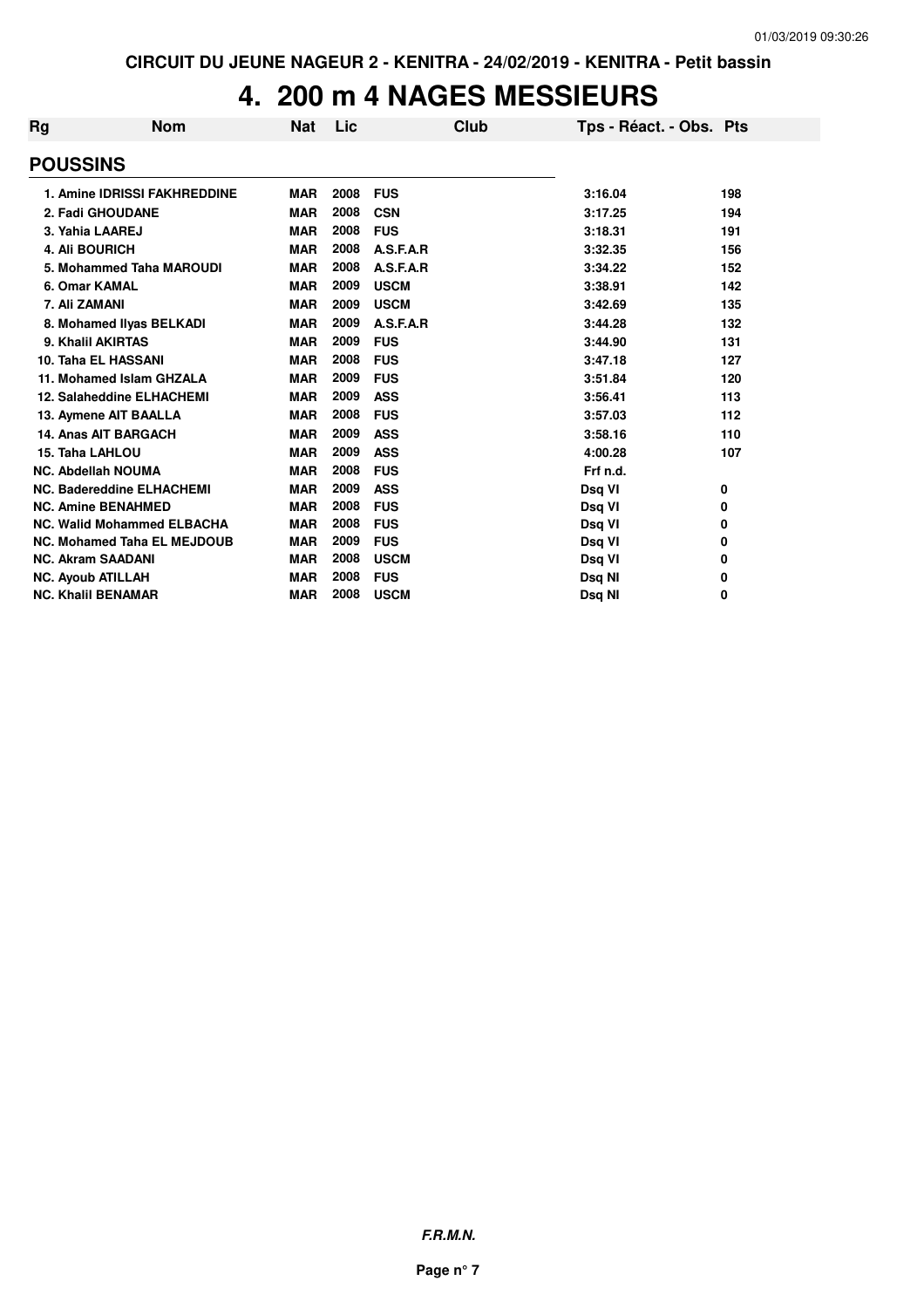#### **5. 50 m BRASSE DAMES**

| Rg              | <b>Nom</b>                  | Nat        | Lic  |                  | <b>Club</b> | Tps - Réact. - Obs. Pts |     |
|-----------------|-----------------------------|------------|------|------------------|-------------|-------------------------|-----|
| <b>POUSSINS</b> |                             |            |      |                  |             |                         |     |
|                 | 1. Aya SEJJARI              | <b>MAR</b> | 2008 | <b>FUS</b>       |             | 46.69                   | 261 |
| 2. Lina AJANA   |                             | <b>MAR</b> | 2008 | <b>ASS</b>       |             | 48.31                   | 235 |
|                 | 3. Rim ELADEL               | <b>MAR</b> | 2008 | <b>ASS</b>       |             | 49.56                   | 218 |
|                 | 4. Maria BOUJENDAR          | <b>MAR</b> | 2008 | <b>FUS</b>       |             | 50.91                   | 201 |
|                 | 5. Syrine BOUTRACHEH        | <b>MAR</b> | 2009 | <b>CNN</b>       |             | 52.07                   | 188 |
|                 | 6. Rania LAZREQ             | <b>MAR</b> | 2008 | <b>CNN</b>       |             | 52.25                   | 186 |
|                 | 7. Ranya IBNOUHSEINE        | <b>MAR</b> | 2008 | <b>CNN</b>       |             | 53.25                   | 176 |
|                 | 8. Rim BENSALAH             | <b>MAR</b> | 2009 | <b>FUS</b>       |             | 53.31                   | 175 |
|                 | 9. Nour HANZAZI             | <b>MAR</b> | 2008 | A.S.F.A.R        |             | 53.44                   | 174 |
|                 | 10. Douae ABETTI            | <b>MAR</b> | 2009 | <b>FUS</b>       |             | 54.47                   | 164 |
|                 | <b>11. Ghita KHARMICH</b>   | <b>MAR</b> | 2009 | <b>CNN</b>       |             | 54.57                   | 163 |
|                 | 12. Hiba HADDAD             | <b>MAR</b> | 2008 | <b>ASS</b>       |             | 55.62                   | 154 |
|                 | <b>13. Rim ALOUACH</b>      | <b>MAR</b> | 2009 | <b>ASS</b>       |             | 55.94                   | 151 |
|                 | <b>14. Khawla ACHIBANE</b>  | <b>MAR</b> | 2008 | <b>CNN</b>       |             | 56.00                   | 151 |
|                 | <b>15. Lina EL ABOUDI</b>   | <b>MAR</b> | 2008 | <b>FUS</b>       |             | 56.46                   | 147 |
|                 | <b>16. Rime EL BAROUDI</b>  | <b>MAR</b> | 2008 | A.S.F.A.R        |             | 56.50                   | 147 |
|                 | <b>17. Sara BENMIMOUN</b>   | <b>MAR</b> | 2008 | <b>CNN</b>       |             | 57.03                   | 143 |
|                 | <b>18. Sara KAIMECH</b>     | <b>MAR</b> | 2009 | A.S.F.A.R        |             | 57.23                   | 141 |
|                 | <b>19. Iness KHATORI</b>    | <b>MAR</b> | 2009 | A.S.F.A.R        |             | 57.27                   | 141 |
|                 | 20. Amina BAGHOZ            | <b>MAR</b> | 2009 | <b>A.ALAWAIL</b> |             | 57.31                   | 141 |
|                 | 20. Safae EL GADIRI         | <b>MAR</b> | 2008 | <b>ASS</b>       |             | 57.31                   | 141 |
|                 | 22. Ghita BENSLIMANE        | <b>MAR</b> | 2009 | <b>CNN</b>       |             | 57.69                   | 138 |
|                 | 23. Arbab ELKHADIR          | <b>MAR</b> | 2009 | <b>KAC</b>       |             | 57.91                   | 136 |
|                 | 24. Zineb BOUSSNEN          | <b>MAR</b> | 2008 | A.S.F.A.R        |             | 57.94                   | 136 |
| 25. Lilia SBITI |                             | <b>MAR</b> | 2008 | <b>FUS</b>       |             | 58.00                   | 136 |
|                 | 26. Nada LAMAIZI            | <b>MAR</b> | 2008 | <b>CSN</b>       |             | 58.13                   | 135 |
|                 | 27. Zineb SOUALHINE         | <b>MAR</b> | 2008 | <b>FUS</b>       |             | 58.18                   | 134 |
| 28. Nada DADI   |                             | <b>MAR</b> | 2008 | <b>KAC</b>       |             | 58.40                   | 133 |
|                 | 29. Meryem EL ALAMI         | <b>MAR</b> | 2009 | <b>FUS</b>       |             | 58.43                   | 133 |
|                 | 30. Amina ABBAR             | <b>MAR</b> | 2008 | <b>A.ALAWAIL</b> |             | 58.47                   | 132 |
|                 | 31. Riham LEBDAR            | <b>MAR</b> | 2009 | <b>ASS</b>       |             | 58.75                   | 131 |
|                 | 32. Soundous MANBAL         | <b>MAR</b> | 2008 | <b>ACK</b>       |             | 58.94                   | 129 |
| 33. Aya CHAHID  |                             | <b>MAR</b> | 2009 | A.S.F.A.R        |             | 59.44                   | 126 |
|                 | 34. Meriem SEDDATI          | <b>MAR</b> | 2009 | <b>KAC</b>       |             | 59.50                   | 126 |
|                 | 35. Lina BOUZAGBAH          | <b>MAR</b> | 2009 | <b>FUS</b>       |             | 59.72                   | 124 |
| 36. Aya MINIYA  |                             | <b>MAR</b> | 2009 | <b>FUS</b>       |             | 1:00.10                 | 122 |
|                 | 37. Lamiae EL HADDAD        | <b>MAR</b> | 2009 | A.S.F.A.R        |             | 1:00.25                 | 121 |
|                 | 38. Douae MOULOUDI          | <b>MAR</b> | 2008 | <b>CNN</b>       |             | 1:01.47                 | 114 |
| 39. Alae CHAHID |                             | <b>MAR</b> | 2009 | A.S.F.A.R        |             | 1:02.28                 | 110 |
| 40. Lina FARS   |                             | <b>MAR</b> | 2008 | <b>A.ALAWAIL</b> |             | 1:02.41                 | 109 |
|                 | 41. Meryeme ZOUITA          | <b>MAR</b> | 2008 | <b>ASS</b>       |             | 1:03.00                 | 106 |
|                 | 42. Roeya Amina MOUMNI      | <b>MAR</b> | 2008 | <b>CNN</b>       |             | 1:03.03                 | 106 |
|                 | 43. Myriam KACIMI           | <b>MAR</b> | 2009 | <b>CSN</b>       |             | 1:04.94                 | 97  |
|                 | 44. Nour Adoha BOUKHRIS     | <b>MAR</b> | 2009 | <b>FUS</b>       |             | 1:05.88                 | 92  |
|                 | 45. Israe OUAZNI            | <b>MAR</b> | 2008 | <b>FUS</b>       |             | 1:06.06                 | 92  |
|                 | 46. Ghita MOUMNI            | <b>MAR</b> | 2009 | <b>FUS</b>       |             | 1:06.91                 | 88  |
|                 | 47. Lina BENMIMOUN          | <b>MAR</b> | 2008 | <b>CNN</b>       |             | 1:07.09                 | 88  |
|                 | <b>48. Ines ETTOUHAMI</b>   | <b>MAR</b> | 2009 | <b>KAC</b>       |             | 1:07.35                 | 86  |
|                 | 49. Abir SAHTARI            | <b>MAR</b> | 2009 | <b>KAC</b>       |             | 1:11.53                 | 72  |
|                 | <b>NC. Nada EL HAMZAOUI</b> | <b>MAR</b> | 2008 | <b>ACK</b>       |             | Frf n.d.                |     |
| NC. Safa ALAOUI |                             | <b>MAR</b> | 2008 | <b>CNN</b>       |             | Frf n.d.                |     |
| NC. Noha JEKKI  |                             | <b>MAR</b> | 2009 | <b>CSN</b>       |             | Frf n.d.                |     |
| NC. Imane FAHIM |                             | <b>MAR</b> | 2008 | <b>FUS</b>       |             | Frf n.d.                |     |
|                 | <b>NC. Marwa BARAKAT</b>    | <b>MAR</b> | 2009 | <b>CNN</b>       |             | Dsq VI                  | 0   |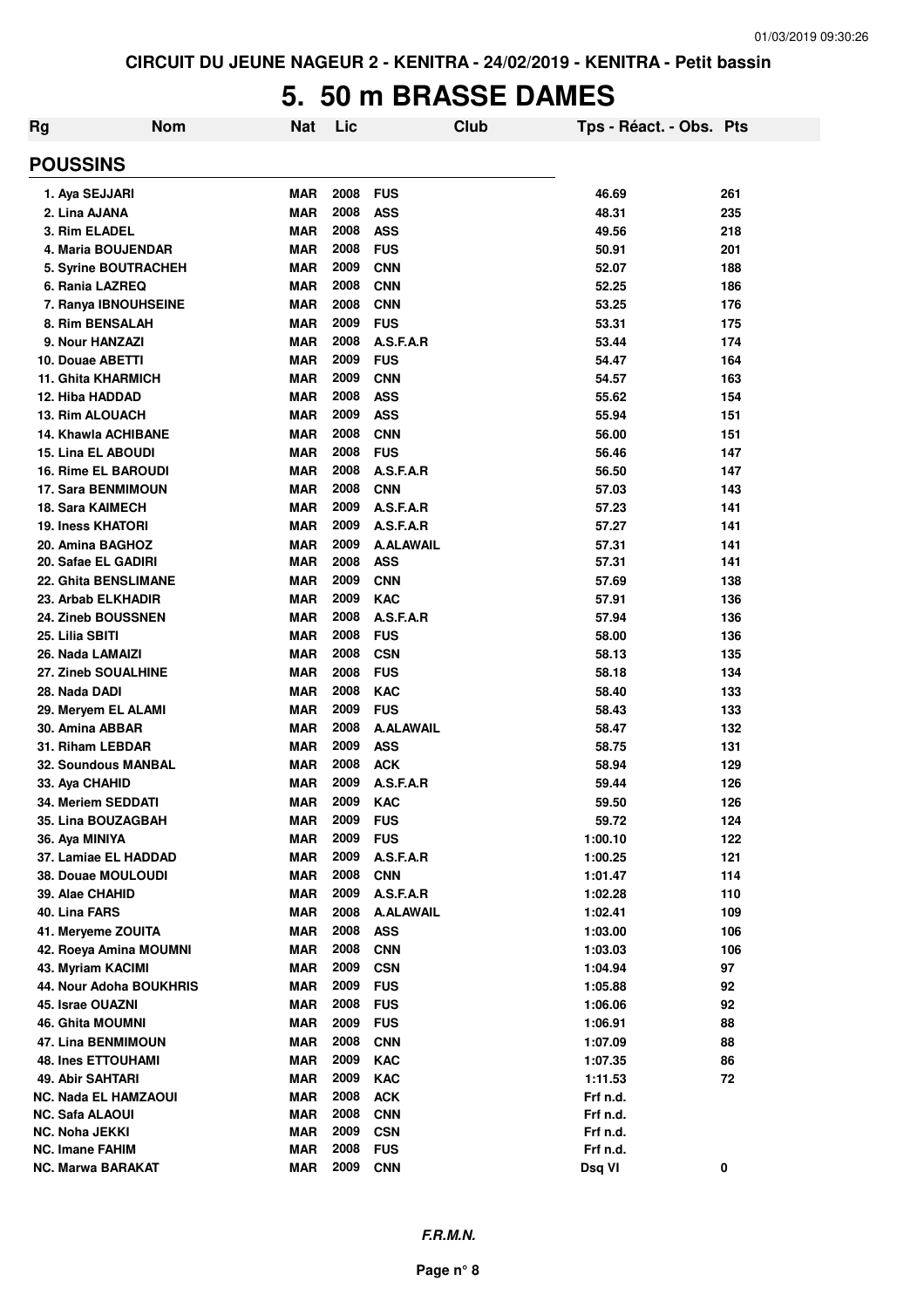## **5. 50 m BRASSE DAMES**

| Rg                         | <b>Nom</b><br><b>Nat</b> | Lic  |             | Club | Tps - Réact. - Obs. Pts |     |
|----------------------------|--------------------------|------|-------------|------|-------------------------|-----|
| <b>AVENIR1</b>             |                          |      |             |      |                         |     |
| 1. Sahar TAYEBI            | <b>MAR</b>               | 2010 | <b>FUS</b>  |      | 59.00                   | 129 |
| 2. Inas ELFAHSSI           | <b>MAR</b>               | 2010 | <b>FUS</b>  |      | 1:02.00                 | 111 |
| 3. Neama BENMOUSSA         | <b>MAR</b>               | 2010 | <b>CSN</b>  |      | 1:03.69                 | 102 |
| 4. Marwa BENBIYA           | <b>MAR</b>               | 2010 | <b>ASS</b>  |      | 1:04.75                 | 97  |
| 5. Yara GUEDDAOUI          | <b>MAR</b>               | 2010 | <b>ACK</b>  |      | 1:05.72                 | 93  |
| 6. Rania AQUIL             | <b>MAR</b>               | 2010 | <b>ASS</b>  |      | 1:05.75                 | 93  |
| 7. Malak SAIIDI            | <b>MAR</b>               | 2010 | A.S.F.A.R   |      | 1:06.10                 | 92  |
| 8. Aya BERRAZZOUK          | <b>MAR</b>               | 2010 | A.S.F.A.R   |      | 1:08.15                 | 83  |
| 9. Radia BENARFA           | <b>MAR</b>               | 2010 | <b>FUS</b>  |      | 1:08.47                 | 82  |
| 10. Israe RHZALA           | <b>MAR</b>               | 2010 | <b>FUS</b>  |      | 1:08.53                 | 82  |
| 11. Niama KASSOU           | <b>MAR</b>               | 2010 | <b>CSN</b>  |      | 1:09.50                 | 79  |
| <b>12. Zeineb ENNAMIRI</b> | <b>MAR</b>               | 2010 | <b>KAC</b>  |      | 1:10.94                 | 74  |
| <b>13. Malak CHERRAT</b>   | <b>MAR</b>               | 2010 | <b>ACK</b>  |      | 1:12.66                 | 69  |
| 14. Laila ADDAB            | <b>MAR</b>               | 2010 | <b>CNK</b>  |      | 1:13.12                 | 67  |
| <b>NC. Malak HACHIMI</b>   | <b>MAR</b>               | 2010 | A.S.F.A.R   |      | Dsq VI                  | 0   |
| <b>NC. Nada BOUZERDIK</b>  | <b>MAR</b>               | 2010 | <b>USCM</b> |      | Dsq VI                  | 0   |
| <b>NC. Rim ASAMBA</b>      | <b>MAR</b>               | 2010 | <b>ASS</b>  |      | Dsq NI                  | 0   |
| <b>AVENIR 2</b>            |                          |      |             |      |                         |     |
| 1. Rim HAFIANE             | <b>MAR</b>               | 2011 | <b>ACK</b>  |      | 1:09.00                 | 80  |
| <b>NC. Jana HAKIMI</b>     | <b>MAR</b>               | 2011 | <b>USCM</b> |      | Frf n.d.                |     |

**F.R.M.N.**

**Page n° 9**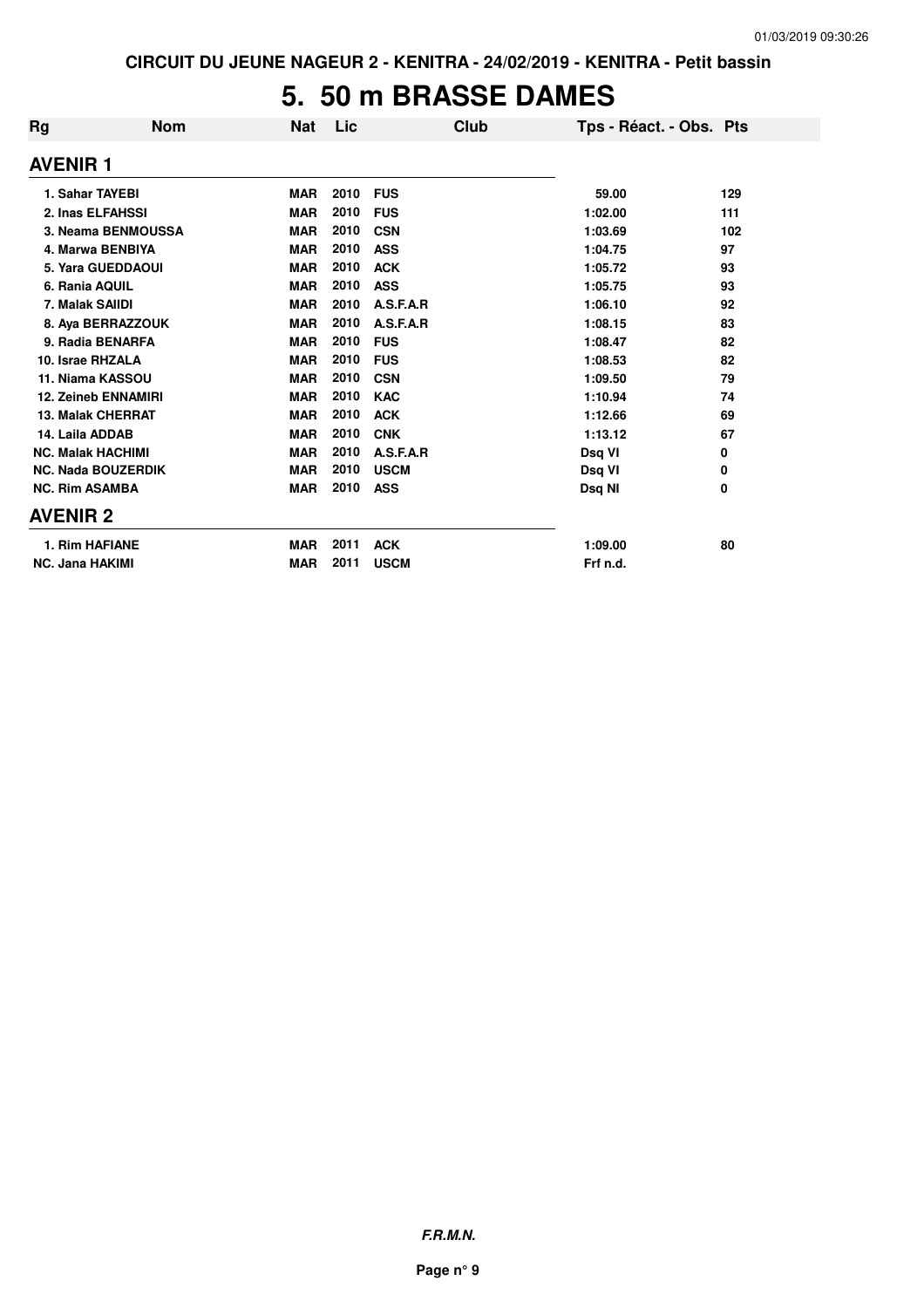#### **6. 50 m BRASSE MESSIEURS**

| Rg                                            | <b>Nom</b>                               | <b>Nat</b>               | Lic          |                          | Club | Tps - Réact. - Obs. Pts |          |
|-----------------------------------------------|------------------------------------------|--------------------------|--------------|--------------------------|------|-------------------------|----------|
| <b>POUSSINS</b>                               |                                          |                          |              |                          |      |                         |          |
| 1. Akram SAADANI                              |                                          | <b>MAR</b>               | 2008         | <b>USCM</b>              |      | 41.00                   | 275      |
| 2. Yahya SOBHI                                |                                          | <b>MAR</b>               | 2009         | <b>CNN</b>               |      | 46.62                   | 187      |
| 3. Amine BENAHMED                             |                                          | <b>MAR</b>               | 2008         | <b>FUS</b>               |      | 50.00                   | 151      |
| <b>4. Ali BOURICH</b>                         |                                          | <b>MAR</b>               | 2008         | A.S.F.A.R                |      | 50.44                   | 147      |
|                                               | 5. Amine IDRISSI FAKHREDDINE             | <b>MAR</b>               | 2008         | <b>FUS</b>               |      | 51.22                   | 141      |
| 6. Hamza LAASKRI                              |                                          | <b>MAR</b>               | 2008         | <b>KAC</b>               |      | 52.06                   | 134      |
| 7. Qusay ERRAOUGUI                            |                                          | <b>MAR</b>               | 2009         | <b>A.ALAWAIL</b>         |      | 52.09                   | 134      |
| 8. Bachir BEN SEGHIR                          |                                          | <b>MAR</b>               | 2008         | A.S.F.A.R                |      | 52.38                   | 132      |
| 9. Yahia LAAREJ                               |                                          | <b>MAR</b>               | 2008         | <b>FUS</b>               |      | 52.72                   | 129      |
| 10. Taha EL HASSANI                           |                                          | <b>MAR</b>               | 2008         | <b>FUS</b>               |      | 53.75                   | 122      |
| <b>11. Mourad LAQLIOUAL</b>                   |                                          | <b>MAR</b>               | 2008         | <b>CNN</b>               |      | 53.81                   | 121      |
| 12. Sami NEJJAR                               |                                          | <b>MAR</b>               | 2009         | <b>USCM</b>              |      | 53.84                   | 121      |
| 13. Mohamed Ilyas BELKADI                     |                                          | <b>MAR</b>               | 2009         | A.S.F.A.R                |      | 54.00                   | 120      |
|                                               | <b>14. Amine EL FASSI HALFAOUI</b>       | <b>MAR</b>               | 2008         | <b>A.ALAWAIL</b>         |      | 54.15                   | 119      |
|                                               | <b>15. Mohamed Said BENELHADJ</b>        | <b>MAR</b>               | 2008         | <b>ACK</b>               |      | 54.44                   | 117      |
| 16. Iyad AMDAOUCH                             |                                          | <b>MAR</b>               | 2008         | <b>A.ALAWAIL</b>         |      | 54.70                   | 115      |
|                                               | <b>16. Mohamed Said BENAMAR</b>          | <b>MAR</b>               | 2009         | <b>KAC</b>               |      | 54.70                   | 115      |
| 18. Ahmed Amine CHEBIHI                       |                                          | <b>MAR</b>               | 2009         | <b>KAC</b>               |      | 55.22                   | 112      |
| 19. Aymane JRHIRID                            |                                          | <b>MAR</b>               | 2009         | <b>KAC</b>               |      | 55.44                   | 111      |
| 20. Yahya KHATORI                             |                                          | <b>MAR</b>               | 2008         | <b>CNN</b>               |      | 55.66                   | 110      |
|                                               | 21. Mohamed Yassine MOUKHLISS            | <b>MAR</b>               | 2008         | <b>A.ALAWAIL</b>         |      | 56.19                   | 106      |
| 22. Mohamed Ziyad GHRIMA                      |                                          | <b>MAR</b>               | 2008         | <b>ACK</b>               |      | 56.41                   | 105      |
| 23. Salaheddine ELHACHEMI                     |                                          | <b>MAR</b>               | 2009         | <b>ASS</b>               |      | 56.43                   | 105      |
| 24. Harley Ryad CLEMENT                       |                                          | <b>MAR</b>               | 2008         | <b>KAC</b>               |      | 56.50                   | 105      |
| 25. Omar EL AMRAOUI                           |                                          | <b>MAR</b>               | 2009         | A.S.F.A.R                |      | 57.63                   | 99       |
| 26. Rayane BARAKAT                            |                                          | <b>MAR</b>               | 2008         | <b>CNN</b>               |      | 57.69                   | 98       |
| 27. Aymene AIT BAALLA<br>27. Anas AIT BARGACH |                                          | <b>MAR</b><br><b>MAR</b> | 2008<br>2009 | <b>FUS</b><br><b>ASS</b> |      | 57.72<br>57.72          | 98<br>98 |
| 29. Adham SAID                                |                                          | <b>MAR</b>               | 2009         | <b>USCM</b>              |      | 57.75                   | 98       |
| 30. Rayane BARAKAT                            |                                          | <b>MAR</b>               | 2009         | <b>ASS</b>               |      | 58.00                   | 97       |
| 31. Anas KETTANI                              |                                          | <b>MAR</b>               | 2008         | <b>FUS</b>               |      | 58.06                   | 96       |
|                                               | 32. Ahmed Bachir ECHOUAIBI               | <b>MAR</b>               | 2008         | <b>KAC</b>               |      | 58.48                   | 94       |
| 32. Hassan BEN SLETEN                         |                                          | <b>MAR</b>               | 2008         | <b>USCM</b>              |      | 58.48                   | 94       |
| 34. Nazih SAADI                               |                                          | <b>MAR</b>               | 2009         | A.S.F.A.R                |      | 58.75                   | 93       |
| 35. Taha LAHLOU                               |                                          | MAR                      | 2009         | ASS                      |      | 59.06                   | 92       |
|                                               | 36. Mohamed Taha EL MEJDOUB              | MAR                      | 2009         | <b>FUS</b>               |      | 59.40                   | 90       |
|                                               | 37. Walid Mohammed ELBACHA               | <b>MAR</b>               | 2008         | <b>FUS</b>               |      | 59.91                   | 88       |
| 38. Idriss SAFAR                              |                                          | <b>MAR</b>               | 2008         | <b>ASS</b>               |      | 59.94                   | 88       |
| 39. Khalil AKIRTAS                            |                                          | <b>MAR</b>               | 2009         | <b>FUS</b>               |      | 1:00.35                 | 86       |
| <b>40. Driss MOUFFAK</b>                      |                                          | <b>MAR</b>               | 2008         | <b>A.ALAWAIL</b>         |      | 1:00.47                 | 85       |
|                                               | 41. Abdellatif Mohamed Amine BELQUAS MAR |                          | 2008         | <b>CNK</b>               |      | 1:01.52                 | 81       |
| 41. Rayane QARRO                              |                                          | MAR                      | 2009         | <b>KAC</b>               |      | 1:01.52                 | 81       |
|                                               | 43. Khalil Ibrahim OUHAMMOU              | MAR                      | 2008         | <b>CNN</b>               |      | 1:01.56                 | 81       |
| 44. Mohamed Islam GHZALA                      |                                          | MAR                      | 2009         | <b>FUS</b>               |      | 1:02.34                 | 78       |
| <b>45. Achraf BOUNOUIRA</b>                   |                                          | MAR                      | 2008         | <b>CSN</b>               |      | 1:04.56                 | 70       |
| 46. Mehdi LAKHAL                              |                                          | MAR                      | 2009         | <b>CNN</b>               |      | 1:06.28                 | 65       |
| 47. Ilyas BENOUAHI                            |                                          | MAR                      | 2009         | <b>CNN</b>               |      | 1:06.75                 | 63       |
|                                               | 48. Mohamed Selim BENCHEKROUN            | MAR                      | 2009         | <b>CNN</b>               |      | 1:11.56                 | 51       |
| 49. Ayoub ATILLAH                             |                                          | MAR                      | 2008         | <b>FUS</b>               |      | 1:12.17                 | 50       |
| 50. Aymane NAIT MBARK                         |                                          | MAR                      | 2009         | <b>CNN</b>               |      | 1:12.47                 | 49       |
| <b>NC. Abdellah NOUMA</b>                     |                                          | MAR                      | 2008         | <b>FUS</b>               |      | Frf n.d.                |          |
| <b>NC. Marwane SALHI</b>                      |                                          | MAR                      | 2009         | <b>CNK</b>               |      | Dsq FD                  | 0        |
| <b>NC. Mohamed Yasser KARBAL</b>              |                                          | MAR                      | 2008         | A.S.F.A.R                |      | Dsq NI                  | 0        |
| <b>NC. Ali EL AMRANI</b>                      |                                          | <b>MAR</b>               | 2009         | <b>CNN</b>               |      | Dsq NI                  | 0        |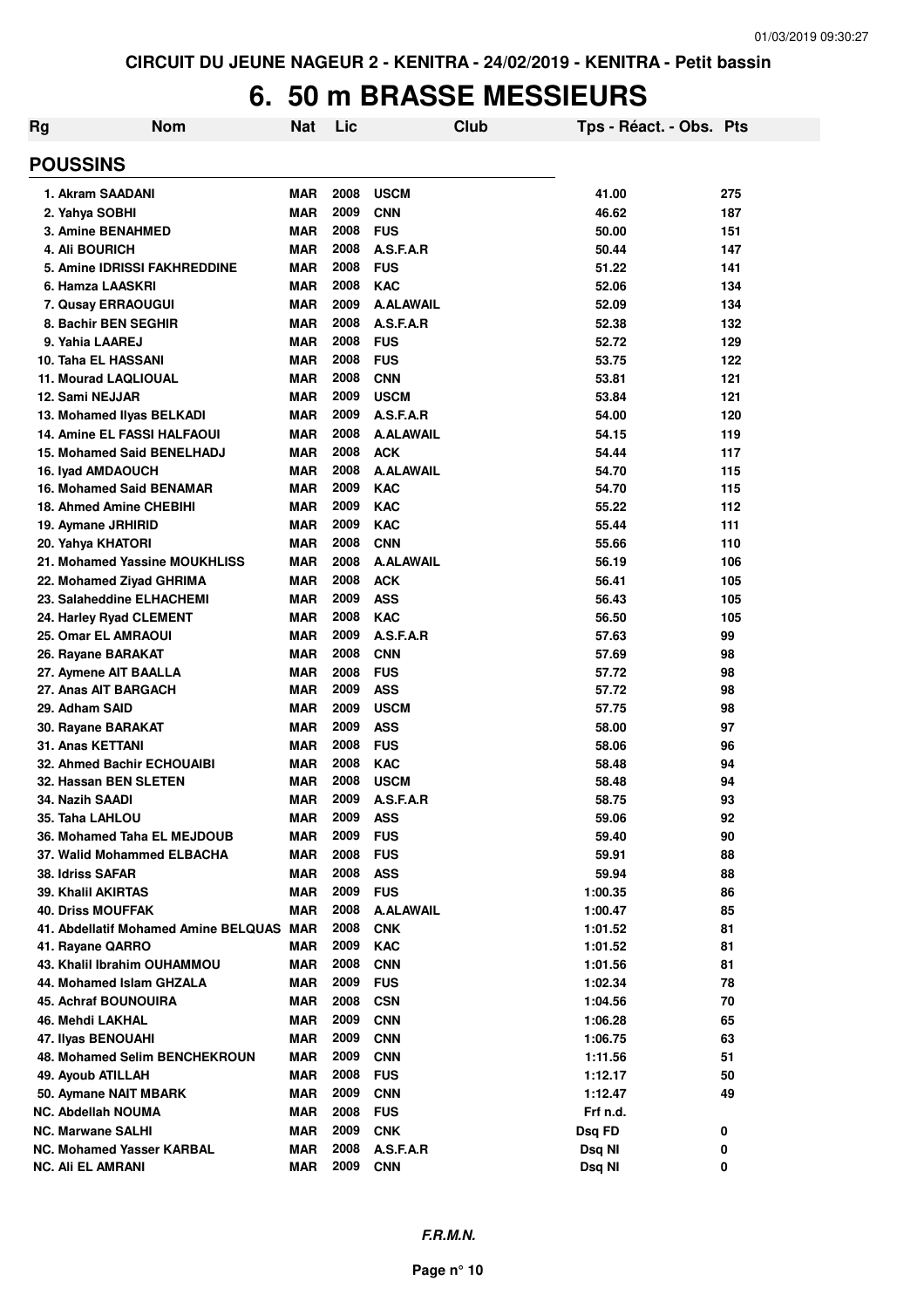## **6. 50 m BRASSE MESSIEURS**

| Rg                        | <b>Nom</b>                         | <b>Nat</b> | Lic  | Club             | Tps - Réact. - Obs. Pts |     |
|---------------------------|------------------------------------|------------|------|------------------|-------------------------|-----|
| <b>AVENIR1</b>            |                                    |            |      |                  |                         |     |
| 1. Ismail EL FARISSI      |                                    | <b>MAR</b> | 2010 | <b>FUS</b>       | 53.79                   | 121 |
| 2. Moaad AJOUAD           |                                    | <b>MAR</b> | 2010 | <b>ACK</b>       | 54.29                   | 118 |
|                           | 2. Mohamed Reda TIKKI              | <b>MAR</b> | 2010 | <b>ASS</b>       | 54.29                   | 118 |
|                           | 4. Houssam Badreddine MAACH        | <b>MAR</b> | 2010 | <b>CNN</b>       | 55.03                   | 113 |
|                           | 5. Yassine BOUKHARI                | <b>MAR</b> | 2010 | <b>CNN</b>       | 55.34                   | 111 |
|                           | 6. Abdelhay LAFRIKI                | <b>MAR</b> | 2010 | A.S.F.A.R        | 56.59                   | 104 |
|                           | 7. Mohamed Maher DAHI              | <b>MAR</b> | 2010 | <b>A.ALAWAIL</b> | 58.69                   | 93  |
| 8. Adam BESSI             |                                    | <b>MAR</b> | 2010 | <b>KAC</b>       | 1:00.90                 | 84  |
| 9. Raed MALHI             |                                    | <b>MAR</b> | 2010 | <b>FUS</b>       | 1:01.12                 | 83  |
|                           | 10. Mohamed BOUDZA                 | <b>MAR</b> | 2010 | A.S.F.A.R        | 1:04.25                 | 71  |
|                           | 11. Houssam Eddine OBILAT          | <b>MAR</b> | 2010 | <b>CSN</b>       | 1:06.78                 | 63  |
| 12. Rayane NADIR          |                                    | <b>MAR</b> | 2010 | <b>ASS</b>       | 1:08.03                 | 60  |
|                           | <b>13. Saad MOUSTAHSSINE</b>       | <b>MAR</b> | 2010 | <b>FUS</b>       | 1:12.88                 | 49  |
|                           | 14. Ahmed Zajer KARROUK BAAYL      | <b>MAR</b> | 2010 | <b>CNK</b>       | 1:13.25                 | 48  |
| <b>NC. Jad LEMGADDAR</b>  |                                    | <b>MAR</b> | 2010 | A.S.F.A.R        | Frf n.d.                |     |
|                           | <b>NC. Ahmed TOUIMI BENJELLOUN</b> | <b>MAR</b> | 2010 | <b>ASS</b>       | Dsq FD                  | 0   |
|                           | <b>NC. Mohamed Rayane BENTALEB</b> | <b>MAR</b> | 2010 | <b>FUS</b>       | Dsq FD                  | 0   |
|                           | NC. Yahia EL MALHI EL JAOUHARI     | <b>MAR</b> | 2010 | A.S.F.A.R        | Dsq NI                  | 0   |
| <b>NC. Zoubeir NEJJAR</b> |                                    | <b>MAR</b> | 2010 | <b>USCM</b>      | Dsq NI                  | 0   |
| <b>AVENIR 2</b>           |                                    |            |      |                  |                         |     |
| 1. Ilyasse LEBDAR         |                                    | <b>MAR</b> | 2011 | <b>ASS</b>       | 1:01.00                 | 83  |
|                           | 2. Imrane EL YACOUTI               | <b>MAR</b> | 2011 | <b>FUS</b>       | 1:03.25                 | 74  |
| 3. Yahya EL GADIRI        |                                    | <b>MAR</b> | 2011 | <b>ASS</b>       | 1:16.87                 | 41  |
|                           | NC. Mohamed Reda BOUZERDIK         | <b>MAR</b> | 2011 | <b>USCM</b>      | Dsq VI                  | 0   |

**F.R.M.N.**

**Page n° 11**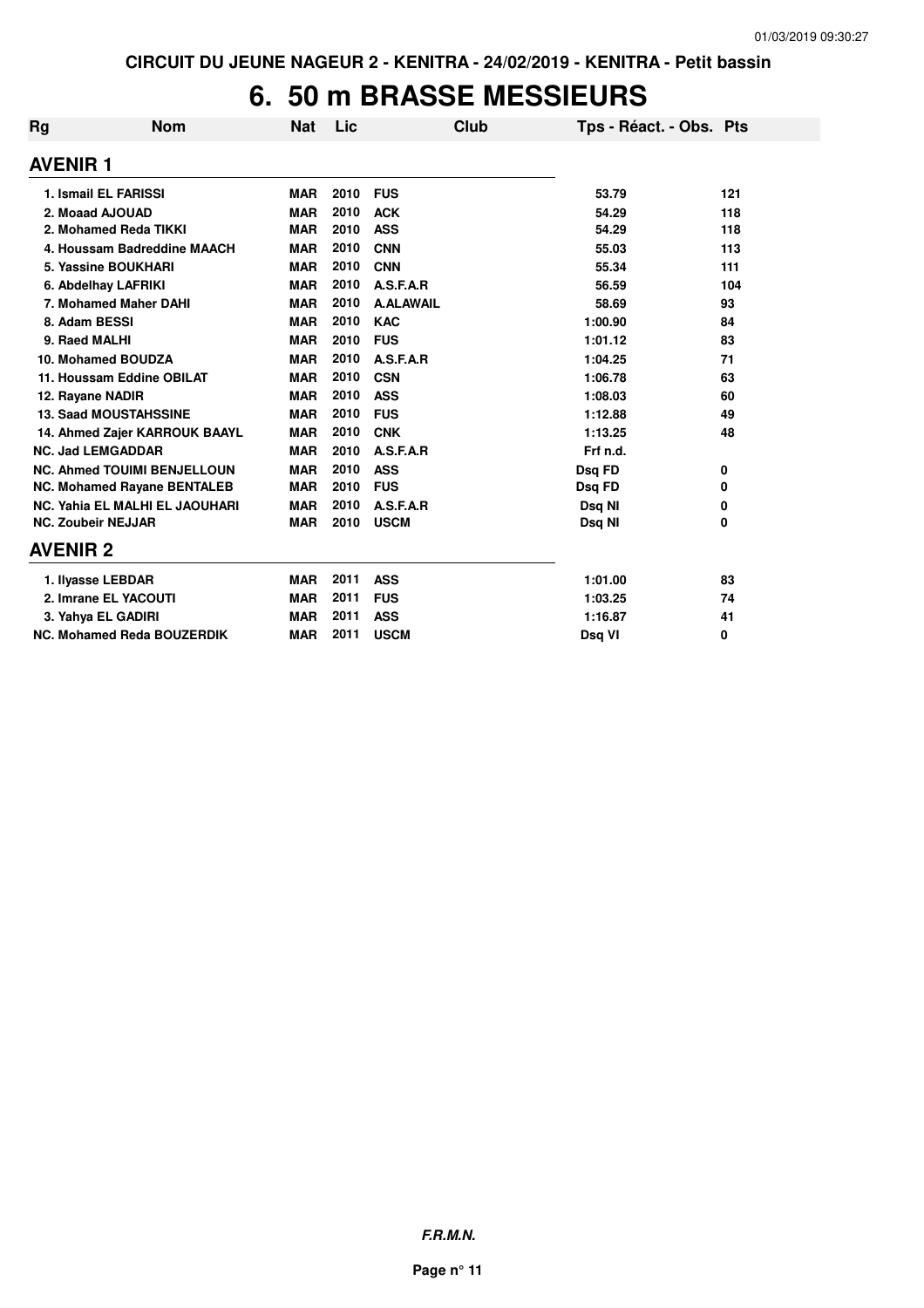# **7. 4 x 50 m NAGE LIBRE DAMES**

| Rg                      | <b>Nom</b> | <b>Nat</b> | Lic  | Club             | Tps - Réact. - Obs. Pts |     |
|-------------------------|------------|------------|------|------------------|-------------------------|-----|
| <b>POUSSINS</b>         |            |            |      |                  |                         |     |
| 1. Nouhaila ANEB        |            | <b>MAR</b> | 2008 | <b>KAC</b>       | 2:42.15                 | 222 |
| <b>Abir SAHTARI</b>     |            | <b>MAR</b> | 2009 | <b>KAC</b>       |                         | 222 |
| <b>Hiba GUENDOUF</b>    |            | <b>MAR</b> | 2008 | <b>KAC</b>       |                         | 222 |
| <b>Arbab ELKHADIR</b>   |            | <b>MAR</b> | 2009 | <b>KAC</b>       |                         | 222 |
| 2. Lina ALLA            |            | <b>MAR</b> | 2009 | A.S.F.A.R        | 2:44.78                 | 211 |
| <b>Nour HANZAZI</b>     |            | <b>MAR</b> | 2008 | A.S.F.A.R        |                         | 211 |
| <b>Rime EL BAROUDI</b>  |            | <b>MAR</b> | 2008 | A.S.F.A.R        |                         | 211 |
| <b>Zineb BOUSSNEN</b>   |            | <b>MAR</b> | 2008 | A.S.F.A.R        |                         | 211 |
| 3. Israe OUAZNI         |            | <b>MAR</b> | 2008 | <b>FUS</b>       | 2:47.57                 | 201 |
| <b>Lina EL ABOUDI</b>   |            | <b>MAR</b> | 2008 | <b>FUS</b>       |                         | 201 |
| <b>Mervem EL ALAMI</b>  |            | <b>MAR</b> | 2009 | <b>FUS</b>       |                         | 201 |
| Douae ABETTI            |            | <b>MAR</b> | 2009 | <b>FUS</b>       |                         | 201 |
| 4. Lina BOULBOUA        |            | <b>MAR</b> | 2008 | <b>A.ALAWAIL</b> | 2:53.69                 | 180 |
| <b>Amina ABBAR</b>      |            | <b>MAR</b> | 2008 | <b>A.ALAWAIL</b> |                         | 180 |
| <b>Lina FARS</b>        |            | <b>MAR</b> | 2008 | <b>A.ALAWAIL</b> |                         | 180 |
| <b>Amina BAGHOZ</b>     |            | <b>MAR</b> | 2009 | <b>A.ALAWAIL</b> |                         | 180 |
| 5. Nada LAMAIZI         |            | <b>MAR</b> | 2008 | <b>CSN</b>       | 2:59.56                 | 163 |
| <b>Myriam KACIMI</b>    |            | <b>MAR</b> | 2009 | <b>CSN</b>       |                         | 163 |
| <b>Aya SAKHRAOUI</b>    |            | <b>MAR</b> | 2009 | <b>CSN</b>       |                         | 163 |
| <b>Zainab EL KHDARI</b> |            | <b>MAR</b> | 2009 | <b>CSN</b>       |                         | 163 |
| 6. Rim ALOUACH          |            | <b>MAR</b> | 2009 | <b>ASS</b>       | 2:59.72                 | 163 |
| <b>Meryeme ZOUITA</b>   |            | <b>MAR</b> | 2008 | <b>ASS</b>       |                         | 163 |
| <b>Lina SAYOURI</b>     |            | <b>MAR</b> | 2008 | <b>ASS</b>       |                         | 163 |
| Safae EL GADIRI         |            | <b>MAR</b> | 2008 | <b>ASS</b>       |                         | 163 |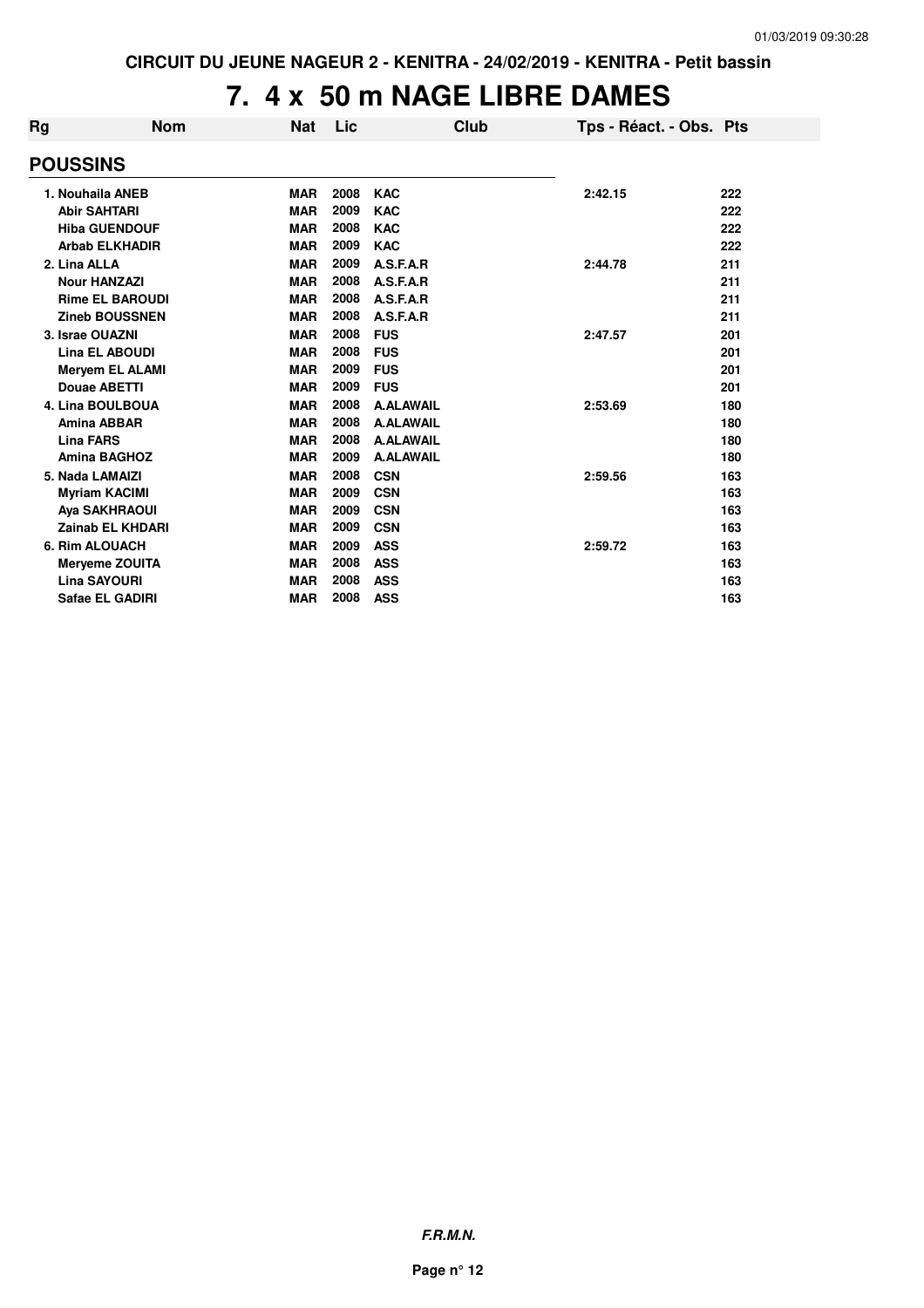#### **8. 4 x 50 m NAGE LIBRE MESSIEURS**

| Rg | <b>Nom</b>                     | <b>Nat</b> | Lic  |                  | Club | Tps - Réact. - Obs. Pts |     |
|----|--------------------------------|------------|------|------------------|------|-------------------------|-----|
|    | <b>POUSSINS</b>                |            |      |                  |      |                         |     |
|    | 1. Jad NOUIRA                  | <b>MAR</b> | 2008 | <b>USCM</b>      |      | 2:25.53                 | 205 |
|    | Sami NEJJAR                    | <b>MAR</b> | 2009 | <b>USCM</b>      |      |                         | 205 |
|    | Noamane EL MECHRAFI            | <b>MAR</b> | 2008 | <b>USCM</b>      |      |                         | 205 |
|    | <b>Akram SAADANI</b>           | <b>MAR</b> | 2008 | <b>USCM</b>      |      |                         | 205 |
|    | 2. Mohamed Taha EL MEJDOUB     | <b>MAR</b> | 2009 | <b>FUS</b>       |      | 2:37.85                 | 161 |
|    | <b>Walid Mohammed ELBACHA</b>  | <b>MAR</b> | 2008 | <b>FUS</b>       |      |                         | 161 |
|    | <b>Mohamed Islam GHZALA</b>    | <b>MAR</b> | 2009 | <b>FUS</b>       |      |                         | 161 |
|    | <b>Khalil AKIRTAS</b>          | MAR        | 2009 | <b>FUS</b>       |      |                         | 161 |
|    | 3. Ali BOURICH                 | MAR        | 2008 | A.S.F.A.R        |      | 2:38.34                 | 159 |
|    | <b>Mohamed Ilyas BELKADI</b>   | <b>MAR</b> | 2009 | A.S.F.A.R        |      |                         | 159 |
|    | <b>Bachir BEN SEGHIR</b>       | <b>MAR</b> | 2008 | A.S.F.A.R        |      |                         | 159 |
|    | <b>Mohammed Taha MAROUDI</b>   | <b>MAR</b> | 2008 | A.S.F.A.R        |      |                         | 159 |
|    | 4. Mohamed Yassine MOUKHLISS   | <b>MAR</b> | 2008 | <b>A.ALAWAIL</b> |      | 2:46.68                 | 136 |
|    | <b>Amine EL FASSI HALFAOUI</b> | <b>MAR</b> | 2008 | <b>A.ALAWAIL</b> |      |                         | 136 |
|    | <b>Qusay ERRAOUGUI</b>         | <b>MAR</b> | 2009 | <b>A.ALAWAIL</b> |      |                         | 136 |
|    | <b>Iyad AMDAOUCH</b>           | <b>MAR</b> | 2008 | <b>A.ALAWAIL</b> |      |                         | 136 |
|    | 5. Mohamed Said BENELHADJ      | <b>MAR</b> | 2008 | <b>ACK</b>       |      | 3:06.62                 | 97  |
|    | <b>Mohamed Ziyad GHRIMA</b>    | <b>MAR</b> | 2008 | <b>ACK</b>       |      |                         | 97  |
|    | <b>Sirage HAFIANE</b>          | MAR        | 2009 | <b>ACK</b>       |      |                         | 97  |
|    | <b>Mohammed CHAKER LAMRANI</b> | MAR        | 2008 | <b>ACK</b>       |      |                         | 97  |
|    | 6. Ahmed Amine CHEBIHI         | MAR        | 2009 | <b>KAC</b>       |      | 3:06.97                 | 96  |
|    | <b>Hamza LAASKRI</b>           | <b>MAR</b> | 2008 | <b>KAC</b>       |      |                         | 96  |
|    | <b>Harley Ryad CLEMENT</b>     | <b>MAR</b> | 2008 | <b>KAC</b>       |      |                         | 96  |
|    | <b>Ahmed Bachir ECHOUAIBI</b>  | <b>MAR</b> | 2008 | <b>KAC</b>       |      |                         | 96  |
|    | 7. Idriss SAFAR                | <b>MAR</b> | 2008 | <b>ASS</b>       |      | 3:23.03                 | 75  |
|    | Ilyas AJANA                    | <b>MAR</b> | 2009 | <b>ASS</b>       |      |                         | 75  |
|    | <b>Mohamed Jad CHAHBOUNE</b>   | <b>MAR</b> | 2009 | <b>ASS</b>       |      |                         | 75  |
|    | <b>Badereddine ELHACHEMI</b>   | <b>MAR</b> | 2009 | <b>ASS</b>       |      |                         | 75  |
|    | NC. Mohamed Ayman SAKHSOUKH    | <b>MAR</b> | 2008 | <b>CSN</b>       |      | Frf n.d.                |     |
|    | <b>Achraf BOUNOUIRA</b>        | <b>MAR</b> | 2008 | <b>CSN</b>       |      |                         |     |
|    | <b>Yassine HAJRI</b>           | MAR        | 2008 | <b>CSN</b>       |      |                         |     |
|    | <b>Mohamed HIBAOUI</b>         | <b>MAR</b> | 2009 | <b>CSN</b>       |      |                         |     |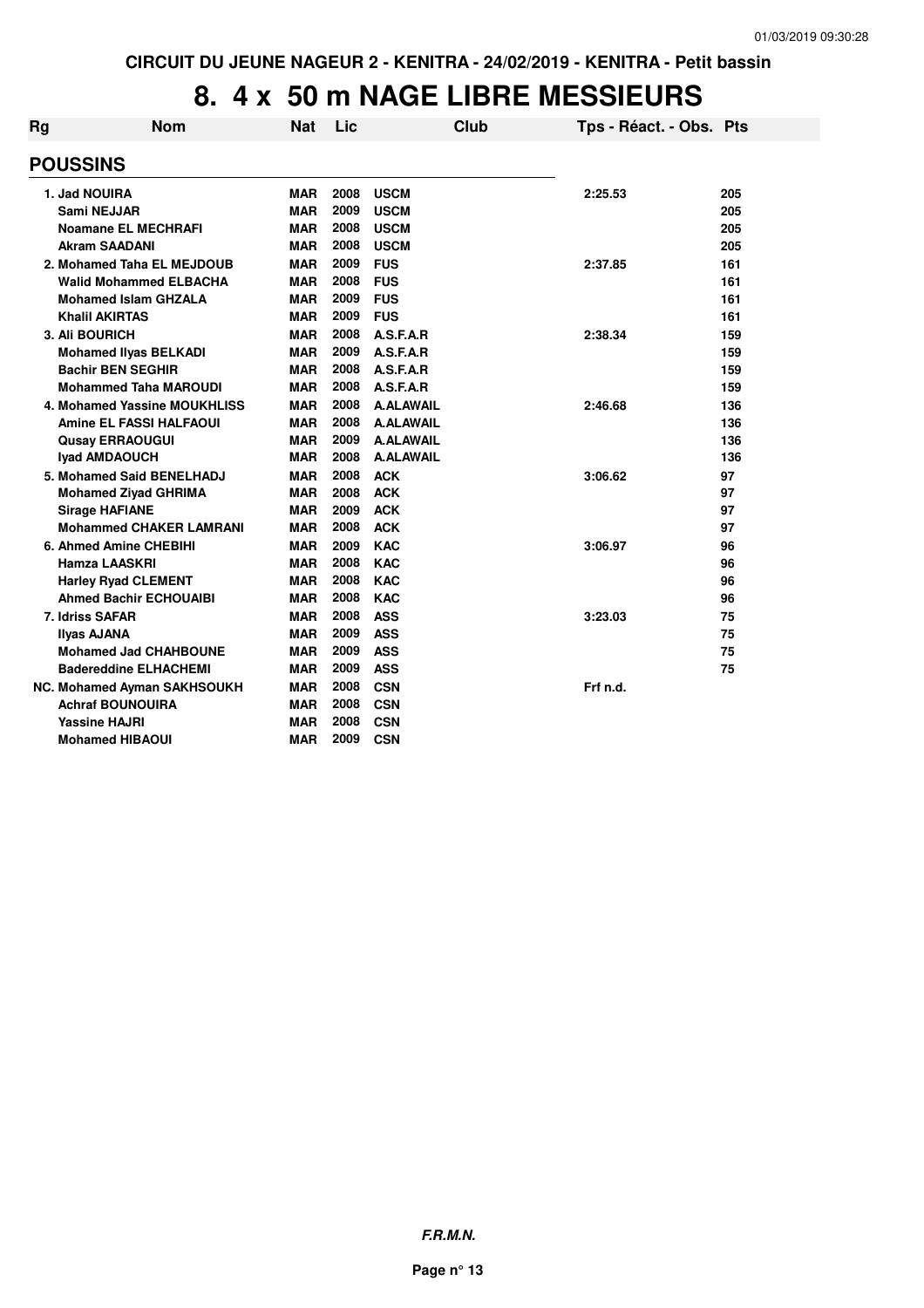## **9. 200 m NAGE LIBRE MESSIEURS**

| Rg<br>Nom                         | <b>Nat</b> | Lic  | Club        | Tps - Réact. - Obs. Pts |     |
|-----------------------------------|------------|------|-------------|-------------------------|-----|
| <b>POUSSINS</b>                   |            |      |             |                         |     |
| 1. Yahya SOBHI                    | <b>MAR</b> | 2009 | <b>CNN</b>  | 2:46.78                 | 228 |
| 2. Noamane EL MECHRAFI            | <b>MAR</b> | 2008 | <b>USCM</b> | 2:48.37                 | 222 |
| 3. Ahmed EL HARRAK                | <b>MAR</b> | 2008 | <b>CNN</b>  | 2:52.22                 | 207 |
| <b>4. Souhail AISSAOUI</b>        | <b>MAR</b> | 2009 | <b>CNN</b>  | 2:57.80                 | 188 |
| 5. Jad NOUIRA                     | <b>MAR</b> | 2008 | <b>USCM</b> | 3:00.03                 | 181 |
| 6. Ali ZAMANI                     | <b>MAR</b> | 2009 | <b>USCM</b> | 3:00.75                 | 179 |
| 7. Omar KAMAL                     | <b>MAR</b> | 2009 | <b>USCM</b> | 3:00.91                 | 179 |
| 8. Adnane AGNAOU                  | <b>MAR</b> | 2008 | <b>USCM</b> | 3:05.60                 | 165 |
| 9. Badereddine ELHACHEMI          | <b>MAR</b> | 2009 | <b>ASS</b>  | 3:05.65                 | 165 |
| 10. Saad TAOURTI                  | <b>MAR</b> | 2008 | A.S.F.A.R   | 3:06.71                 | 163 |
| 11. Hamza BOUNAJMA                | <b>MAR</b> | 2008 | <b>USCM</b> | 3:13.12                 | 147 |
| <b>12. Youssef FEKHARI</b>        | <b>MAR</b> | 2009 | A.S.F.A.R   | 3:13.28                 | 146 |
| 13. Bachir BEN SEGHIR             | <b>MAR</b> | 2008 | A.S.F.A.R   | 3:16.43                 | 140 |
| 14. Ayoub DRISSI                  | <b>MAR</b> | 2009 | <b>CSN</b>  | 3:18.64                 | 135 |
| 15. Taha EL HADDAD                | <b>MAR</b> | 2008 | <b>CSN</b>  | 3:19.40                 | 133 |
| 16. Amjad SGHIOURI ELIDRISSI      | <b>MAR</b> | 2009 | <b>CNN</b>  | 3:24.94                 | 123 |
| 17. Mohamed EL KACIMI             | <b>MAR</b> | 2009 | <b>CNN</b>  | 3:25.28                 | 122 |
| <b>18. Ahmed Bachir ECHOUAIBI</b> | <b>MAR</b> | 2008 | <b>KAC</b>  | 3:26.84                 | 119 |
| 19. Rayane BARAKAT                | <b>MAR</b> | 2009 | <b>ASS</b>  | 3:54.88                 | 81  |
| 20. Mohammed ABBAHADDOU           | <b>MAR</b> | 2009 | <b>CNN</b>  | 3:56.03                 | 80  |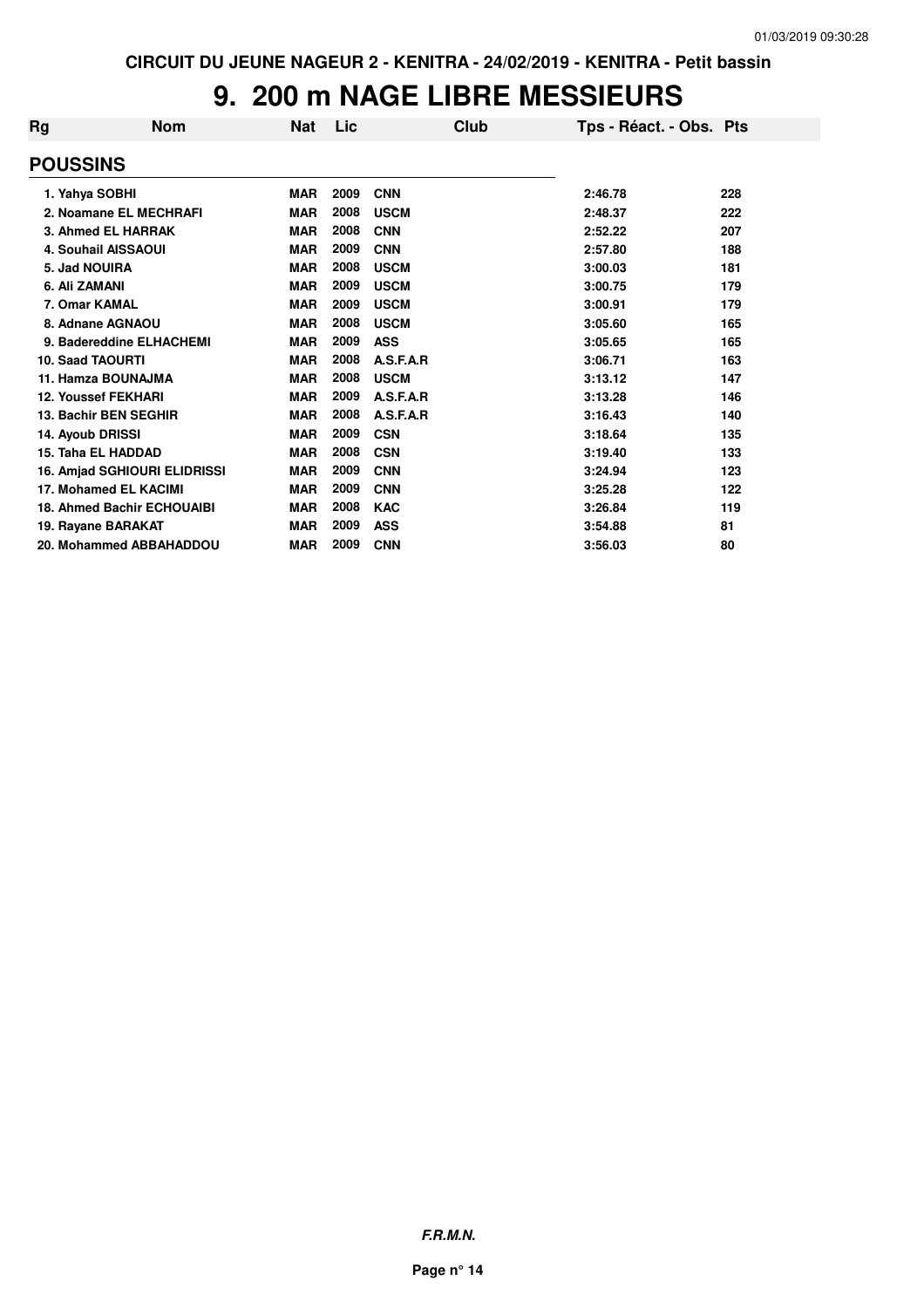## **10. 200 m NAGE LIBRE DAMES**

| Rg              | <b>Nom</b>          | <b>Nat</b> | <b>Lic</b> | Club             | Tps - Réact. - Obs. Pts |     |
|-----------------|---------------------|------------|------------|------------------|-------------------------|-----|
| <b>POUSSINS</b> |                     |            |            |                  |                         |     |
|                 | 1. Lina BOULBOUA    | MAR        | 2008       | <b>A.ALAWAIL</b> | 3:18.84                 | 183 |
|                 | 2. Ghita BENSLIMANE | <b>MAR</b> | 2009       | <b>CNN</b>       | 3:31.62                 | 152 |
| 3. Ghita FATIH  |                     | <b>MAR</b> | 2009       | A.S.F.A.R        | 3:33.75                 | 147 |
| 4. Lina ALLA    |                     | <b>MAR</b> | 2009       | A.S.F.A.R        | 3:35.40                 | 144 |
| 5. Aya CHAHID   |                     | <b>MAR</b> | 2009       | A.S.F.A.R        | 3:35.50                 | 144 |
|                 | 6. Merveme ZOUITA   | <b>MAR</b> | 2008       | <b>ASS</b>       | 3:39.91                 | 135 |
|                 | 7. Sara KAIMECH     | <b>MAR</b> | 2009       | A.S.F.A.R        | 3:52.62                 | 114 |
|                 |                     |            |            |                  |                         |     |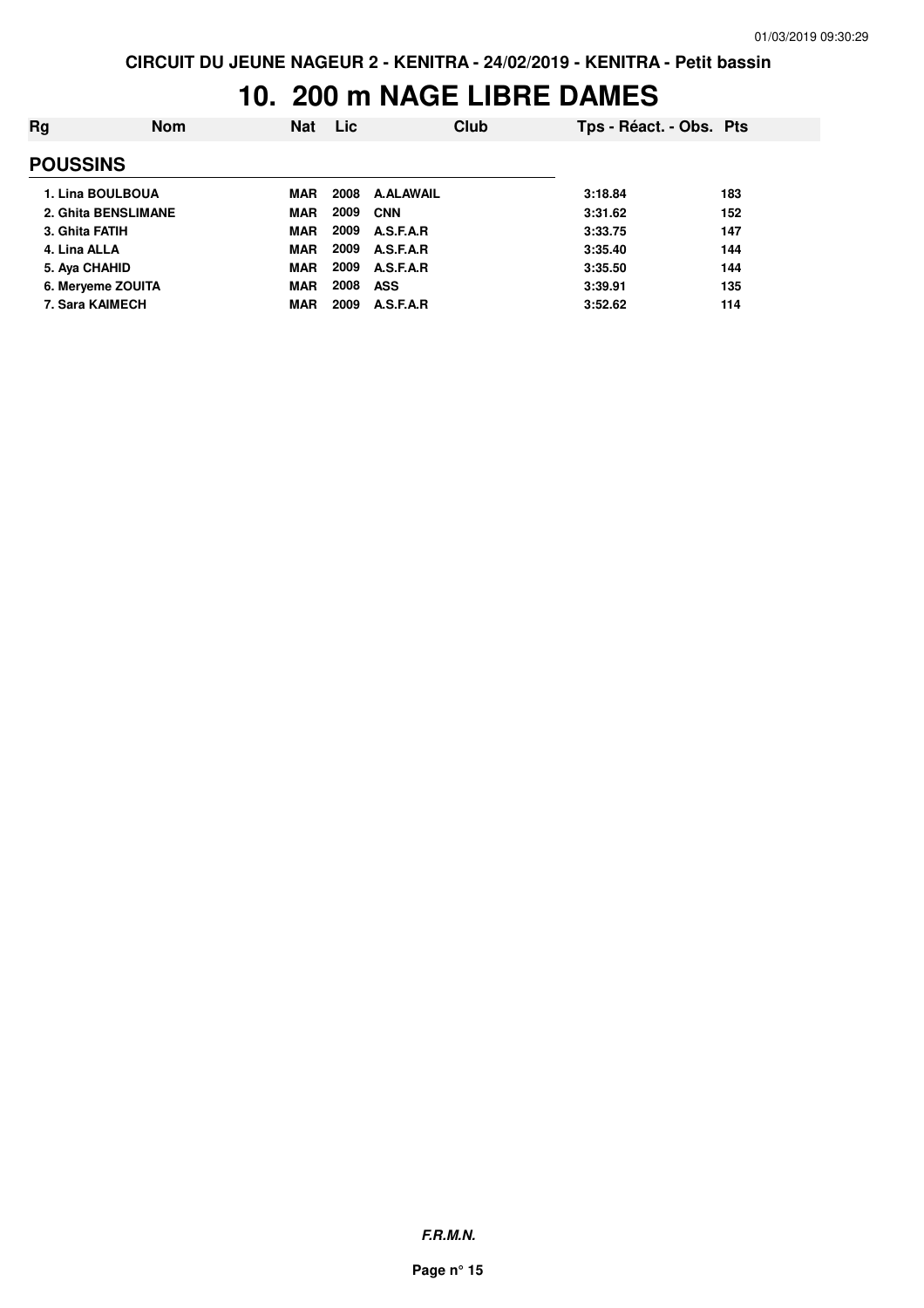## **11. 50 m DOS MESSIEURS**

| <b>Rg</b> | <b>Nom</b>                                                     | Nat               | Lic          |                                | Club | Tps - Réact. - Obs. Pts |            |
|-----------|----------------------------------------------------------------|-------------------|--------------|--------------------------------|------|-------------------------|------------|
|           | <b>POUSSINS</b>                                                |                   |              |                                |      |                         |            |
|           | 1. Akram SAADANI                                               | MAR               | 2008         | <b>USCM</b>                    |      | 39.94                   | 218        |
|           | 2. Omar KAMAL                                                  | <b>MAR</b>        | 2009         | <b>USCM</b>                    |      | 44.47                   | 158        |
|           | 3. Khalil BENAMAR                                              | <b>MAR</b>        | 2008         | <b>USCM</b>                    |      | 45.87                   | 143        |
|           | 4. Jad NOUIRA                                                  | <b>MAR</b>        | 2008         | <b>USCM</b>                    |      | 46.03                   | 142        |
|           | 5. Mourad LAQLIOUAL                                            | <b>MAR</b>        | 2008         | <b>CNN</b>                     |      | 46.34                   | 139        |
|           | 6. Mohammed Taha MAROUDI                                       | <b>MAR</b>        | 2008         | A.S.F.A.R                      |      | 46.41                   | 139        |
|           | 6. Ayoub DRISSI                                                | <b>MAR</b>        | 2009         | <b>CSN</b>                     |      | 46.41                   | 139        |
|           | 8. Yahya KHATORI                                               | <b>MAR</b>        | 2008         | <b>CNN</b>                     |      | 46.91                   | 134        |
|           | 9. Ali BOURICH                                                 | <b>MAR</b>        | 2008         | A.S.F.A.R                      |      | 47.19                   | 132        |
|           | 10. Rayane BARAKAT                                             | <b>MAR</b>        | 2008         | <b>CNN</b>                     |      | 47.93                   | 126        |
|           | 11. Haytham MEFTAHI                                            | MAR               | 2008         | <b>CSN</b>                     |      | 48.09                   | 124        |
|           | 12. Amjad SGHIOURI ELIDRISSI                                   | <b>MAR</b>        | 2009<br>2008 | <b>CNN</b>                     |      | 48.44                   | 122        |
|           | 13. Taha EL HADDAD<br>14. Mohamed Ilyas BELKADI                | <b>MAR</b><br>MAR | 2009         | <b>CSN</b><br>A.S.F.A.R        |      | 48.62<br>49.25          | 120<br>116 |
|           | <b>15. Ali EL AMRANI</b>                                       | <b>MAR</b>        | 2009         | <b>CNN</b>                     |      | 49.75                   | 112        |
|           | <b>16. Mohamed Yasser KARBAL</b>                               | <b>MAR</b>        | 2008         | A.S.F.A.R                      |      | 49.78                   | 112        |
|           | 17. Mohamed EL KACIMI                                          | <b>MAR</b>        | 2009         | <b>CNN</b>                     |      | 51.07                   | 104        |
|           | 17. Ahmed Amine CHEBIHI                                        | <b>MAR</b>        | 2009         | <b>KAC</b>                     |      | 51.07                   | 104        |
|           | 19. Khalil Ibrahim OUHAMMOU                                    | <b>MAR</b>        | 2008         | <b>CNN</b>                     |      | 51.38                   | 102        |
|           | 20. Mohamed Ayman SAKHSOUKH                                    | MAR               | 2008         | <b>CSN</b>                     |      | 52.06                   | 98         |
|           | 21. Omar EL AMRAOUI                                            | <b>MAR</b>        | 2009         | A.S.F.A.R                      |      | 52.12                   | 98         |
|           | 22. Marwane SALHI                                              | <b>MAR</b>        | 2009         | <b>CNK</b>                     |      | 52.18                   | 97         |
|           | 23. Ahmed Iliass BOUKHORB                                      | <b>MAR</b>        | 2008         | <b>FUS</b>                     |      | 52.81                   | 94         |
|           | 24. Ilyas BENOUAHI                                             | MAR               | 2009         | <b>CNN</b>                     |      | 52.87                   | 94         |
|           | 25. Mohamed Jad CHAHBOUNE                                      | MAR               | 2009         | <b>ASS</b>                     |      | 52.93                   | 93         |
|           | 26. Aymane NAIT MBARK                                          | MAR               | 2009         | <b>CNN</b>                     |      | 53.22                   | 92         |
|           | 27. Mohamed Yassine MOUKHLISS                                  | MAR               | 2008         | <b>A.ALAWAIL</b>               |      | 53.34                   | 91         |
|           | <b>28. Driss MOUFFAK</b>                                       | MAR               | 2008         | <b>A.ALAWAIL</b>               |      | 53.56                   | 90         |
|           | 29. Nazih SAADI                                                | MAR               | 2009         | A.S.F.A.R                      |      | 53.75                   | 89         |
|           | <b>30. Ahmed Bachir ECHOUAIBI</b>                              | MAR               | 2008         | <b>KAC</b>                     |      | 53.94                   | 88         |
|           | 31. Qusay ERRAOUGUI                                            | MAR               | 2009         | <b>A.ALAWAIL</b>               |      | 54.40                   | 86         |
|           | 32. Kamil EL KHETTAR                                           | <b>MAR</b>        | 2009         | <b>FUS</b>                     |      | 55.25                   | 82         |
|           | 33. Ahmed Amine KASSOU                                         | <b>MAR</b>        | 2008<br>2009 | <b>CSN</b>                     |      | 55.50                   | 81         |
|           | 34. Rayane QARRO<br>35. Hamza LAASKRI                          | MAR               | 2008         | <b>KAC</b><br><b>KAC</b>       |      | 55.78<br>55.93          | 80<br>79   |
|           | 36. Mohamed Said BENAMAR                                       | MAR<br>MAR        | 2009         | <b>KAC</b>                     |      | 56.28                   | 77         |
|           | 37. Mohamed Selim BENCHEKROUN                                  | MAR               | 2009         | <b>CNN</b>                     |      | 56.37                   | 77         |
|           | 38. Hassan BEN SLETEN                                          | <b>MAR</b>        | 2008         | <b>USCM</b>                    |      | 56.69                   | 76         |
|           | 39. Abdellatif Mohamed Amine BELQUAS MAR                       |                   | 2008         | <b>CNK</b>                     |      | 56.78                   | 75         |
|           | 40. Anas KETTANI                                               | <b>MAR</b>        | 2008         | <b>FUS</b>                     |      | 57.28                   | 73         |
|           | 41. Abdellatif LADIMAT                                         | <b>MAR</b>        | 2009         | <b>CNN</b>                     |      | 58.35                   | 69         |
|           | 42. Ilyas AJANA                                                | <b>MAR</b>        | 2009         | <b>ASS</b>                     |      | 58.94                   | 67         |
|           | 43. Nassim EL AOUSSI                                           | <b>MAR</b>        | 2009         | A.S.F.A.R                      |      | 59.31                   | 66         |
|           | 44. Aymane JRHIRID                                             | <b>MAR</b>        | 2009         | <b>KAC</b>                     |      | 1:00.09                 | 64         |
|           | 45. Mohammed CHAKER LAMRANI                                    | <b>MAR</b>        | 2008         | <b>ACK</b>                     |      | 1:00.63                 | 62         |
|           | 46. Adam KERKEB                                                | MAR               | 2008         | <b>A.ALAWAIL</b>               |      | 1:02.72                 | 56         |
|           | 47. Harley Ryad CLEMENT                                        | MAR               | 2008         | <b>KAC</b>                     |      | 1:03.59                 | 54         |
|           | 48. Yahya QASSIRI                                              | MAR               | 2009         | <b>CNK</b>                     |      | 1:14.65                 | 33         |
|           | NC. Othmane BENKIRANE                                          | MAR               | 2008         | <b>ACK</b>                     |      | Frf exc.                |            |
|           | NC. Yassine HAJRI                                              | MAR               | 2008         | <b>CSN</b>                     |      | Frf n.d.                |            |
|           | NC. Nezar AIT ALI                                              | MAR               | 2008         | <b>CNN</b>                     |      | Frf n.d.                |            |
|           | NC. Mohamed Ibrahim BENABDALLAH                                | <b>MAR</b>        | 2008         | <b>FUS</b>                     |      | Dsq NI                  | 0          |
|           | <b>NC. Mohamed Said BENELHADJ</b>                              | <b>MAR</b><br>MAR | 2008<br>2008 | <b>ACK</b><br><b>A.ALAWAIL</b> |      | Dsq NI                  | 0<br>0     |
|           | <b>NC. Iyad AMDAOUCH</b><br><b>NC. Amine EL FASSI HALFAOUI</b> | MAR               | 2008         | <b>A.ALAWAIL</b>               |      | Dsq NI<br>Dsq NI        | 0          |
|           | <b>NC. Idriss SAFAR</b>                                        | <b>MAR</b>        | 2008 ASS     |                                |      | Dsq NI                  | 0          |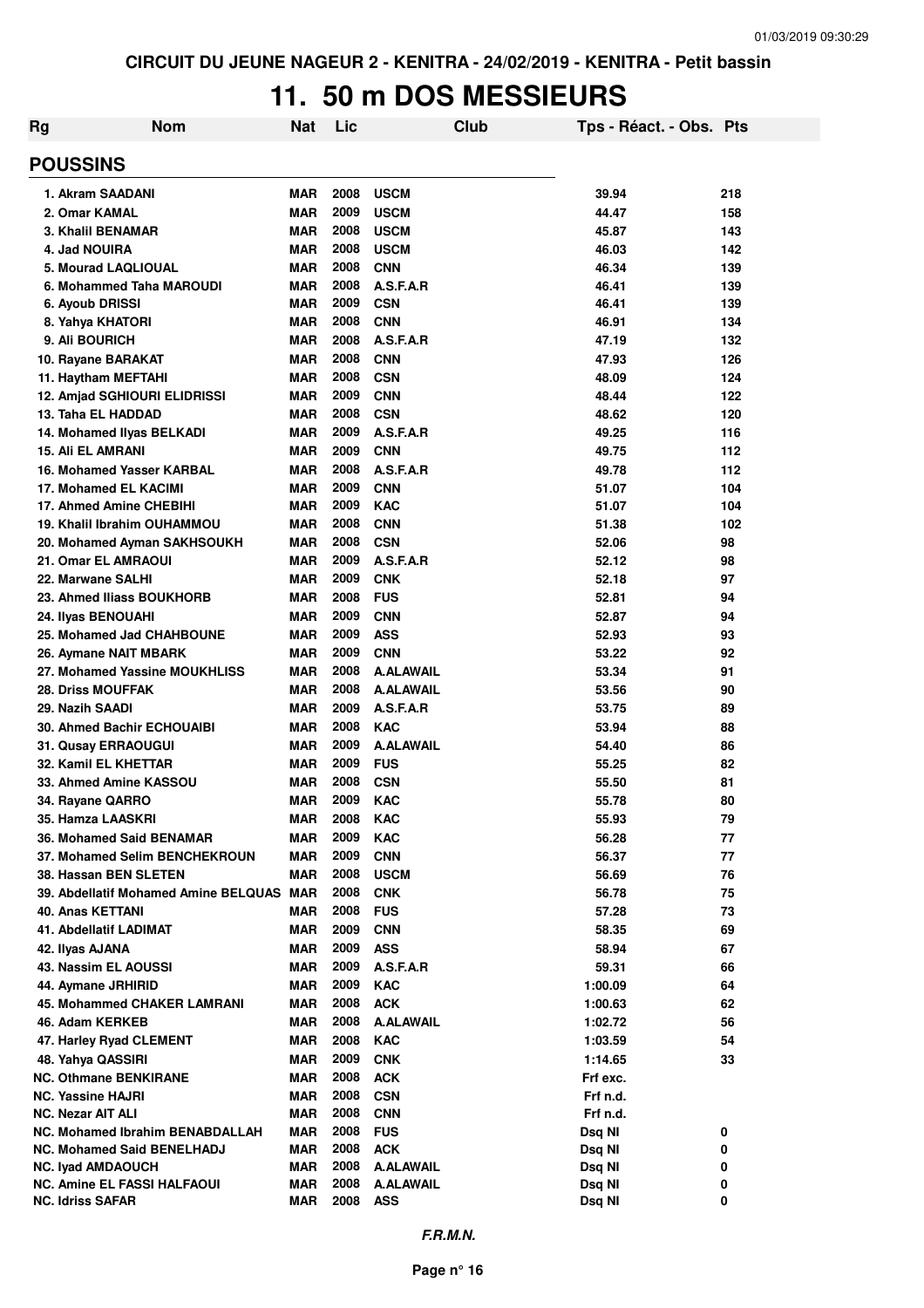#### **11. 50 m DOS MESSIEURS**

| Rg                             | <b>Nom</b>                          | <b>Nat</b> | Lic  |                  | Club | Tps - Réact. - Obs. Pts |    |
|--------------------------------|-------------------------------------|------------|------|------------------|------|-------------------------|----|
| <b>POUSSINS</b>                |                                     |            |      |                  |      |                         |    |
| <b>NC. Adam ELGUEDDARI</b>     |                                     | <b>MAR</b> | 2009 | <b>CNK</b>       |      | Dsq NI                  | 0  |
| <b>NC. Mehdi LAKHAL</b>        |                                     | <b>MAR</b> | 2009 | <b>CNN</b>       |      | Dsq NI                  | 0  |
| <b>NC. Mohammed ABBAHADDOU</b> |                                     | <b>MAR</b> | 2009 | <b>CNN</b>       |      | Dsq NI                  | 0  |
| <b>NC. Hamza BOUNAJMA</b>      |                                     | <b>MAR</b> | 2008 | <b>USCM</b>      |      | Dsq NI                  | 0  |
| <b>NC. Adnane AGNAOU</b>       |                                     | <b>MAR</b> | 2008 | <b>USCM</b>      |      | Dsq NI                  | 0  |
| <b>NC. Adham SAID</b>          |                                     | <b>MAR</b> | 2009 | <b>USCM</b>      |      | Dsq NI                  | 0  |
| <b>NC. Sami NEJJAR</b>         |                                     | <b>MAR</b> | 2009 | <b>USCM</b>      |      | Dsq NI                  | 0  |
| <b>AVENIR 1</b>                |                                     |            |      |                  |      |                         |    |
| 1. Mahdi QARRO                 |                                     | <b>MAR</b> | 2010 | <b>KAC</b>       |      | 52.56                   | 95 |
| 2. Mohamed Taha EL KALAI       |                                     | <b>MAR</b> | 2010 | <b>ASS</b>       |      | 55.09                   | 83 |
| 3. Othmane TARMIDI             |                                     | <b>MAR</b> | 2010 | <b>CNN</b>       |      | 55.62                   | 80 |
| 4. Wassim IBN ALI              |                                     | <b>MAR</b> | 2010 | <b>A.ALAWAIL</b> |      | 55.97                   | 79 |
| 5. Bassim BOUCHTI              |                                     | <b>MAR</b> | 2010 | <b>CNN</b>       |      | 57.47                   | 73 |
| 6. Ilyas NUIJI                 |                                     | <b>MAR</b> | 2010 | <b>FUS</b>       |      | 58.03                   | 71 |
| 7. Jad MERZAQ                  |                                     | <b>MAR</b> | 2010 | <b>FUS</b>       |      | 59.84                   | 64 |
| 8. Rayane BOUNJOUA             |                                     | <b>MAR</b> | 2010 | <b>FUS</b>       |      | 1:01.13                 | 60 |
| 9. Nizar ELMOJAHID             |                                     | <b>MAR</b> | 2010 | <b>CSN</b>       |      | 1:01.50                 | 59 |
| 10. Abdelali BELKHOUAJA        |                                     | <b>MAR</b> | 2010 | <b>CNK</b>       |      | 1:02.43                 | 57 |
| <b>11. Ismail BELLAMINE</b>    |                                     | <b>MAR</b> | 2010 | <b>ASS</b>       |      | 1:04.68                 | 51 |
| <b>12. Anas BENKADDOUR</b>     |                                     | <b>MAR</b> | 2010 | <b>CNN</b>       |      | 1:05.75                 | 48 |
| 13. Haytham Jaafar ALLAOUI     |                                     | <b>MAR</b> | 2010 | <b>FUS</b>       |      | 1:06.71                 | 46 |
| <b>14. Ismail SLIMANI</b>      |                                     | <b>MAR</b> | 2010 | <b>USCM</b>      |      | 1:07.66                 | 44 |
| <b>15. Haroune TNEAMOU</b>     |                                     | <b>MAR</b> | 2010 | <b>CSN</b>       |      | 1:10.18                 | 40 |
| NC. Yahya YAHYAOUI             |                                     | <b>MAR</b> | 2010 | <b>CNK</b>       |      | Frf n.d.                |    |
| <b>NC. Youssef BENDOUHA</b>    |                                     | <b>MAR</b> | 2010 | <b>ASS</b>       |      | Dsq NI                  | 0  |
| <b>NC. Jad AIT BENHAR</b>      |                                     | <b>MAR</b> | 2010 | <b>CNK</b>       |      | Dsq NI                  | 0  |
| <b>AVENIR 2</b>                |                                     |            |      |                  |      |                         |    |
| 1. Badr LAKHAL                 |                                     | <b>MAR</b> | 2011 | <b>CNN</b>       |      | 52.82                   | 94 |
| 2. Yahya EL GADIRI             |                                     | <b>MAR</b> | 2011 | <b>ASS</b>       |      | 54.53                   | 85 |
| 3. Amr HOMSI                   |                                     | <b>MAR</b> | 2011 | <b>FUS</b>       |      | 55.87                   | 79 |
|                                | 4. Mathieu CHARLET GARNIER          | <b>FRA</b> | 2011 | <b>FUS</b>       |      | 57.89                   | 71 |
|                                | 5. Mohamed Anas ELAMRANI            | <b>MAR</b> | 2011 | <b>CNN</b>       |      | 58.62                   | 68 |
| 6. Taha ZOUGGARI               |                                     | <b>MAR</b> | 2011 | <b>CNN</b>       |      | 59.31                   | 66 |
| 7. Baker CHAKOURI              |                                     | <b>MAR</b> | 2011 | A.S.F.A.R        |      | 1:00.75                 | 61 |
|                                | 8. Mohamed Omar EL QASMI            | <b>MAR</b> | 2011 | <b>CNN</b>       |      | 1:01.79                 | 58 |
| 9. Karam BENDAOU               |                                     | <b>MAR</b> | 2011 | <b>CNN</b>       |      | 1:04.63                 | 51 |
| <b>10. Yassir BENKIRANE</b>    |                                     | <b>MAR</b> | 2011 | <b>ACK</b>       |      | 1:05.00                 | 50 |
| 11. Bilal CHIKI                |                                     | <b>MAR</b> | 2011 | <b>ACK</b>       |      | 1:16.19                 | 31 |
| NC. Ahmed BENALI               |                                     | <b>MAR</b> | 2011 | <b>CNK</b>       |      | Frf n.d.                |    |
| <b>NC. Othmane SALHI</b>       |                                     | <b>MAR</b> | 2012 | <b>CNK</b>       |      | Frf n.d.                |    |
|                                | <b>NC. Mohammed Iyad HASSAINATE</b> | MAR        | 2011 | <b>CNN</b>       |      | Frf n.d.                |    |
|                                | <b>NC. Mohamed Reda BOUNOUIRA</b>   | <b>MAR</b> | 2011 | <b>CSN</b>       |      | Frf n.d.                |    |
| <b>NC. Ayham ELBOURAIMI</b>    |                                     | <b>MAR</b> | 2011 | <b>USCM</b>      |      | Frf n.d.                |    |
| NC. Achraf SAKHSOUKH           |                                     | <b>MAR</b> | 2011 | <b>CSN</b>       |      | Dsq NI                  | 0  |
| <b>NC. Aymane BELABBAR</b>     |                                     | <b>MAR</b> | 2011 | <b>ASS</b>       |      | Dsq NI                  | 0  |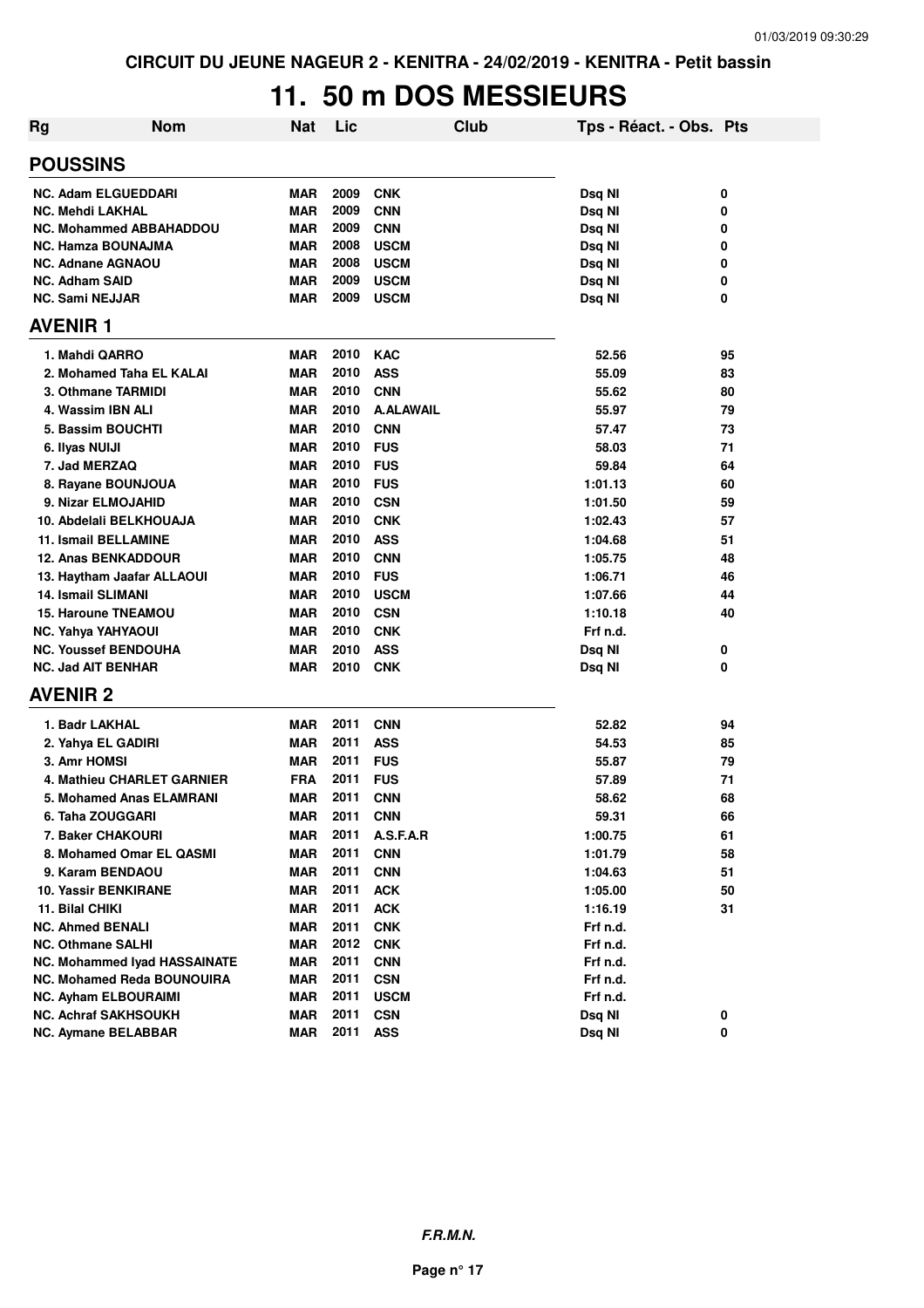# **12. 50 m DOS DAMES**

| <b>Nom</b><br><b>Rg</b>                       | <b>Nat</b>               | Lic          | <b>Club</b>              | Tps - Réact. - Obs. Pts |            |
|-----------------------------------------------|--------------------------|--------------|--------------------------|-------------------------|------------|
| <b>POUSSINS</b>                               |                          |              |                          |                         |            |
| 1. Zainab EL KHDARI                           | <b>MAR</b>               | 2009         | <b>CSN</b>               | 45.59                   | 209        |
| 2. Arbab ELKHADIR                             | <b>MAR</b>               | 2009         | <b>KAC</b>               | 45.65                   | 208        |
| 3. Ranya IBNOUHSEINE                          | <b>MAR</b>               | 2008         | <b>CNN</b>               | 47.60                   | 183        |
| 4. Ghita KHARMICH                             | <b>MAR</b>               | 2009         | <b>CNN</b>               | 48.07                   | 178        |
| 5. Abir SAHTARI                               | <b>MAR</b>               | 2009         | <b>KAC</b>               | 48.09                   | 178        |
| 6. Nada LAMAIZI                               | <b>MAR</b>               | 2008         | <b>CSN</b>               | 48.28                   | 176        |
| 7. Zineb BOUSSNEN                             | <b>MAR</b>               | 2008         | A.S.F.A.R                | 48.72                   | 171        |
| 8. Khawla ACHIBANE                            | <b>MAR</b>               | 2008         | <b>CNN</b>               | 49.81                   | 160        |
| 9. Marwa BARAKAT                              | <b>MAR</b>               | 2009         | <b>CNN</b>               | 49.88                   | 159        |
| 10. Malak LAHLIMI                             | <b>MAR</b>               | 2009         | <b>ACK</b>               | 49.94                   | 159        |
| 11. Kenza AMEZIANE HASSANI                    | <b>MAR</b>               | 2009         | <b>FUS</b>               | 50.00                   | 158        |
| 12. Lina ALLA                                 | <b>MAR</b>               | 2009         | A.S.F.A.R                | 50.47                   | 154        |
| 13. Nouhaila ANEB                             | <b>MAR</b>               | 2008         | <b>KAC</b>               | 50.78                   | 151        |
| <b>14. Lina BENMIMOUN</b>                     | <b>MAR</b>               | 2008         | <b>CNN</b>               | 51.00                   | 149        |
| 15. Myriam KACIMI                             | <b>MAR</b>               | 2009         | <b>CSN</b>               | 51.28                   | 146        |
| 16. Lina BOULBOUA                             | <b>MAR</b>               | 2008<br>2008 | A.ALAWAIL                | 51.41                   | 145        |
| 17. Douae MOULOUDI                            | <b>MAR</b><br><b>MAR</b> | 2009         | <b>CNN</b><br><b>CNN</b> | 51.43<br>51.44          | 145<br>145 |
| <b>18. Syrine BOUTRACHEH</b><br>19. Nada DADI | <b>MAR</b>               | 2008         | <b>KAC</b>               | 51.79                   | 142        |
| 20. Amina BAGHOZ                              | <b>MAR</b>               | 2009         | <b>A.ALAWAIL</b>         | 51.84                   | 142        |
| 21. Zahra MOUMINA                             | <b>MAR</b>               | 2008         | <b>FUS</b>               | 52.31                   | 138        |
| 22. Roeya Amina MOUMNI                        | <b>MAR</b>               | 2008         | <b>CNN</b>               | 52.69                   | 135        |
| 23. Rania LAZREQ                              | <b>MAR</b>               | 2008         | <b>CNN</b>               | 53.63                   | 128        |
| 24. Lamiae EL HADDAD                          | <b>MAR</b>               | 2009         | A.S.F.A.R                | 53.81                   | 127        |
| 25. Meriem SEDDATI                            | <b>MAR</b>               | 2009         | <b>KAC</b>               | 54.44                   | 122        |
| 26. Lina TAHIR                                | <b>MAR</b>               | 2009         | <b>KAC</b>               | 54.47                   | 122        |
| 27. Lina BOUZAGBAH                            | <b>MAR</b>               | 2009         | <b>FUS</b>               | 54.50                   | 122        |
| 28. Hiba MARHFOUR                             | <b>MAR</b>               | 2008         | <b>FUS</b>               | 55.63                   | 115        |
| 29. Amira OUCHID                              | <b>MAR</b>               | 2009         | <b>KAC</b>               | 56.09                   | 112        |
| <b>30. Sara BENMIMOUN</b>                     | <b>MAR</b>               | 2008         | <b>CNN</b>               | 56.10                   | 112        |
| 31. Lina FARS                                 | <b>MAR</b>               | 2008         | <b>A.ALAWAIL</b>         | 56.18                   | 111        |
| 32. Amina ABBAR                               | <b>MAR</b>               | 2008         | <b>A.ALAWAIL</b>         | 57.62                   | 103        |
| <b>33. Iness KHATORI</b>                      | <b>MAR</b>               | 2009         | A.S.F.A.R                | 57.78                   | 102        |
| <b>34. Rim BENSAID</b>                        | <b>MAR</b>               | 2009         | <b>CSN</b>               | 58.78                   | 97         |
| 35. Lilia SBITI                               | MAR                      | 2008         | <b>FUS</b>               | 59.19                   | 95         |
| 36. Abir LAFRIKI                              | <b>MAR</b>               | 2008         | <b>ASS</b>               | 59.87                   | 92         |
| <b>37. Ines ETTOUHAMI</b>                     | <b>MAR</b>               | 2009         | <b>KAC</b>               | 1:00.32                 | 90         |
| 38. Aya SAKHRAOUI                             | <b>MAR</b>               | 2009         | <b>CSN</b>               | 1:00.56                 | 89         |
| <b>39. Soundous MANBAL</b>                    | <b>MAR</b>               | 2008         | <b>ACK</b>               | 1:03.71                 | 76         |
| <b>40. Lina SAYOURI</b>                       | <b>MAR</b>               | 2008         | <b>ASS</b>               | 1:03.87                 | 76         |
| 41. Nour AZOUAGH                              | <b>MAR</b>               | 2008         | <b>A.ALAWAIL</b>         | 1:05.35                 | 71         |
| 42. Imane EL FARHAOUI                         | <b>MAR</b>               | 2009         | <b>ASS</b>               | 1:05.72                 | 69         |
| <b>43. Douaa BENYAICH</b>                     | <b>MAR</b>               | 2009         | <b>ASS</b>               | 1:11.84                 | 53         |
| NC. Nada EL HAMZAOUI                          | <b>MAR</b>               | 2008         | <b>ACK</b>               | Frf n.d.                |            |
| NC. Safa ALAOUI<br><b>NC. Noha JEKKI</b>      | <b>MAR</b><br><b>MAR</b> | 2008<br>2009 | <b>CNN</b><br><b>CSN</b> | Frf n.d.<br>Frf n.d.    |            |
| <b>NC. Malak AHAITAF</b>                      | <b>MAR</b>               | 2009         | <b>A.ALAWAIL</b>         | Dsq NI                  | 0          |
| <b>NC. Nour HANZAZI</b>                       | <b>MAR</b>               | 2008         | A.S.F.A.R                | Dsq NI                  | 0          |
| <b>AVENIR 1</b>                               |                          |              |                          |                         |            |
| 1. Neama BENMOUSSA                            | <b>MAR</b>               | 2010         | <b>CSN</b>               |                         | 154        |
| 2. Yara GUEDDAOUI                             | <b>MAR</b>               | 2010         | <b>ACK</b>               | 50.47<br>52.53          | 136        |
| 3. Oumnia LAQLIOUAL                           | <b>MAR</b>               | 2010         | <b>CNN</b>               | 55.50                   | 115        |
| 4. Chahd CHAHID                               | <b>MAR</b>               | 2010         | <b>CNN</b>               | 56.16                   | 111        |
| 5. Niama KASSOU                               | <b>MAR</b>               | 2010         | <b>CSN</b>               | 56.34                   | 110        |
| 6. Maryam BERRAZZOUK                          | <b>MAR</b>               | 2010         | A.S.F.A.R                | 58.38                   | 99         |
|                                               |                          |              |                          |                         |            |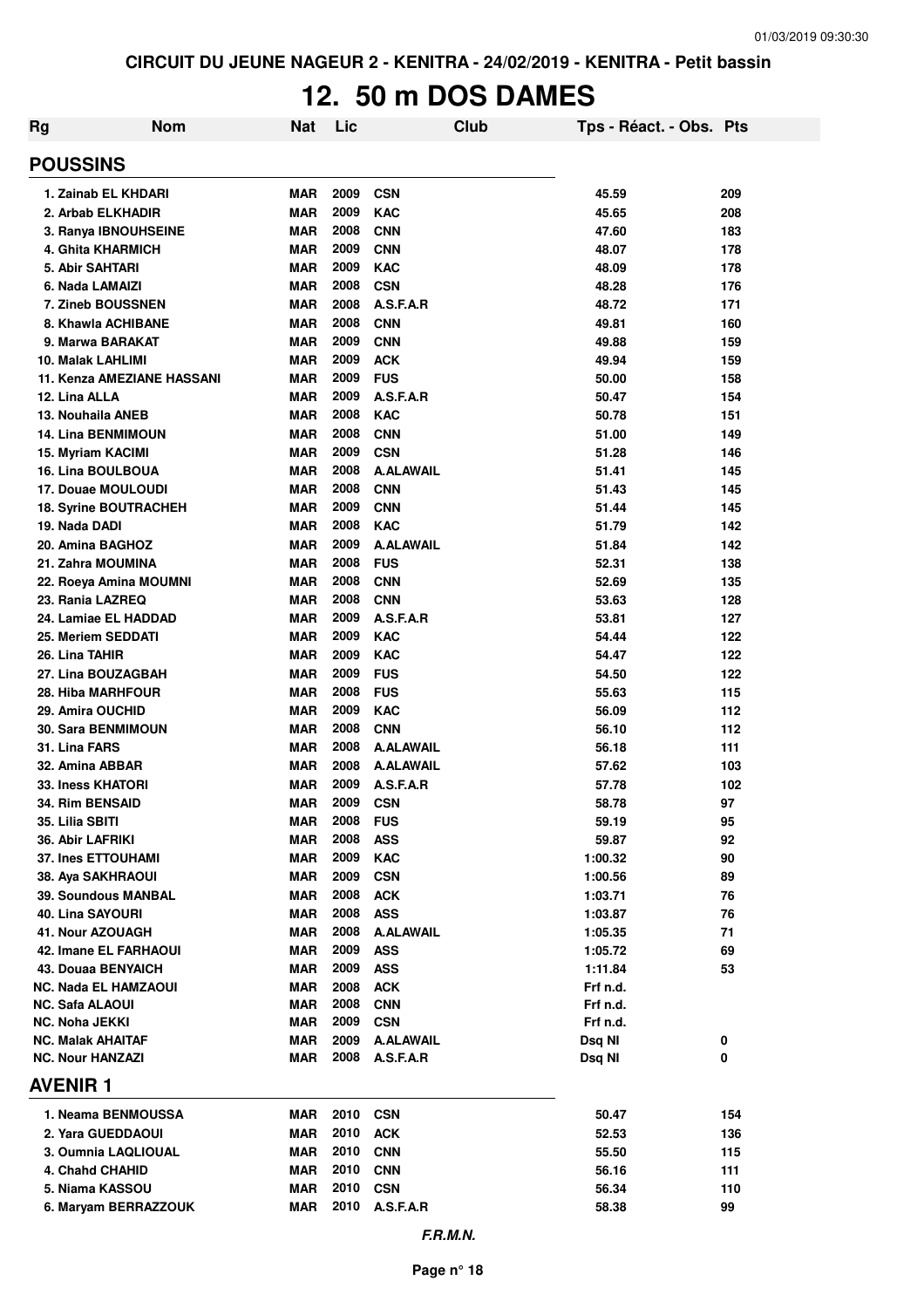# **12. 50 m DOS DAMES**

| Rg                            | <b>Nom</b>                   | <b>Nat</b> | Lic  |                  | <b>Club</b> | Tps - Réact. - Obs. Pts |     |
|-------------------------------|------------------------------|------------|------|------------------|-------------|-------------------------|-----|
| <b>AVENIR1</b>                |                              |            |      |                  |             |                         |     |
| 7. Salma EL GHAZOUANI         |                              | MAR        | 2010 | A.S.F.A.R        |             | 58.56                   | 98  |
| 8. Yasmine EL HILALI          |                              | <b>MAR</b> | 2010 | <b>FUS</b>       |             | 59.47                   | 94  |
| 9. Ranim HADANE               |                              | <b>MAR</b> | 2010 | <b>CNN</b>       |             | 59.53                   | 93  |
| 10. Ghita KHAYAT              |                              | <b>MAR</b> | 2010 | <b>FUS</b>       |             | 1:00.41                 | 89  |
| 11. Lina LACHGAR              |                              | <b>MAR</b> | 2010 | <b>CSN</b>       |             | 1:01.16                 | 86  |
| <b>12. Noor KANDIL</b>        |                              | <b>MAR</b> | 2010 | <b>CNN</b>       |             | 1:01.87                 | 83  |
| 13. Iness TAHIR               |                              | <b>MAR</b> | 2010 | <b>CSN</b>       |             | 1:02.56                 | 80  |
| <b>14. Firdaous LYAZRHI</b>   |                              | <b>MAR</b> | 2010 | <b>A.ALAWAIL</b> |             | 1:03.97                 | 75  |
| 15. Alaa EL MAHI              |                              | <b>MAR</b> | 2010 | <b>ASS</b>       |             | 1:07.96                 | 63  |
| 16. Iness EL HAJJI            |                              | <b>MAR</b> | 2010 | <b>CNN</b>       |             | 1:11.75                 | 53  |
| <b>NC. Rania AQUIL</b>        |                              | <b>MAR</b> | 2010 | <b>ASS</b>       |             | Frf exc.                |     |
| <b>NC. Hiba ELKHALKI</b>      |                              | <b>MAR</b> | 2010 | <b>ASS</b>       |             | <b>\bandon</b>          | 0   |
| <b>NC. Houda ELOUARDIGHI</b>  |                              | <b>MAR</b> | 2010 | <b>FUS</b>       |             | Dsq VI                  | 0   |
| <b>NC. Rihab EL KAISSOUMI</b> |                              | <b>MAR</b> | 2010 | <b>CSN</b>       |             | Dsq NI                  | 0   |
| <b>AVENIR 2</b>               |                              |            |      |                  |             |                         |     |
| 1. Mayar RIHANI               |                              | <b>MAR</b> | 2011 | <b>CSN</b>       |             | 58.00                   | 101 |
| 2. Ilaf EL AZZOUZI            |                              | <b>MAR</b> | 2011 | <b>FUS</b>       |             | 59.75                   | 92  |
| 3. Basma JABAR                |                              | <b>MAR</b> | 2011 | <b>CNN</b>       |             | 1:01.22                 | 86  |
| 4. Romayssae HAMMOUGUA        |                              | <b>MAR</b> | 2011 | <b>CSN</b>       |             | 1:02.41                 | 81  |
| 5. Sarra EL OTMANY            |                              | <b>MAR</b> | 2011 | <b>CNN</b>       |             | 1:03.75                 | 76  |
| 6. Rania DLIMA                |                              | <b>MAR</b> | 2011 | <b>ACK</b>       |             | 1:05.66                 | 70  |
| 7. Lina BRIKA                 |                              | <b>MAR</b> | 2011 | <b>CNK</b>       |             | 1:05.72                 | 69  |
| 8. Malak SEMMAR               |                              | <b>MAR</b> | 2011 | <b>USCM</b>      |             | 1:06.60                 | 67  |
|                               | 9. Yasmine BOUKILI MAKHOUKHI | <b>MAR</b> | 2011 | <b>FUS</b>       |             | 1:09.47                 | 59  |
| <b>10. ARIJ MOUNA</b>         |                              | <b>MAR</b> | 2012 | <b>A.ALAWAIL</b> |             | 1:10.25                 | 57  |
| <b>11. Rim HAFIANE</b>        |                              | <b>MAR</b> | 2011 | <b>ACK</b>       |             | 1:15.72                 | 45  |
| 12. Sarour AKDI               |                              | <b>MAR</b> | 2011 | <b>A.ALAWAIL</b> |             | 1:16.47                 | 44  |
| 13. Douaa AJOUAD              |                              | <b>MAR</b> | 2011 | <b>ACK</b>       |             | 1:17.94                 | 41  |
| 14. Khaoula BENHILA           |                              | <b>MAR</b> | 2011 | <b>CNK</b>       |             | 1:19.87                 | 38  |
| <b>NC. Amira ELMARNYSY</b>    |                              | <b>MAR</b> | 2011 | <b>ASS</b>       |             | Dsq NI                  | 0   |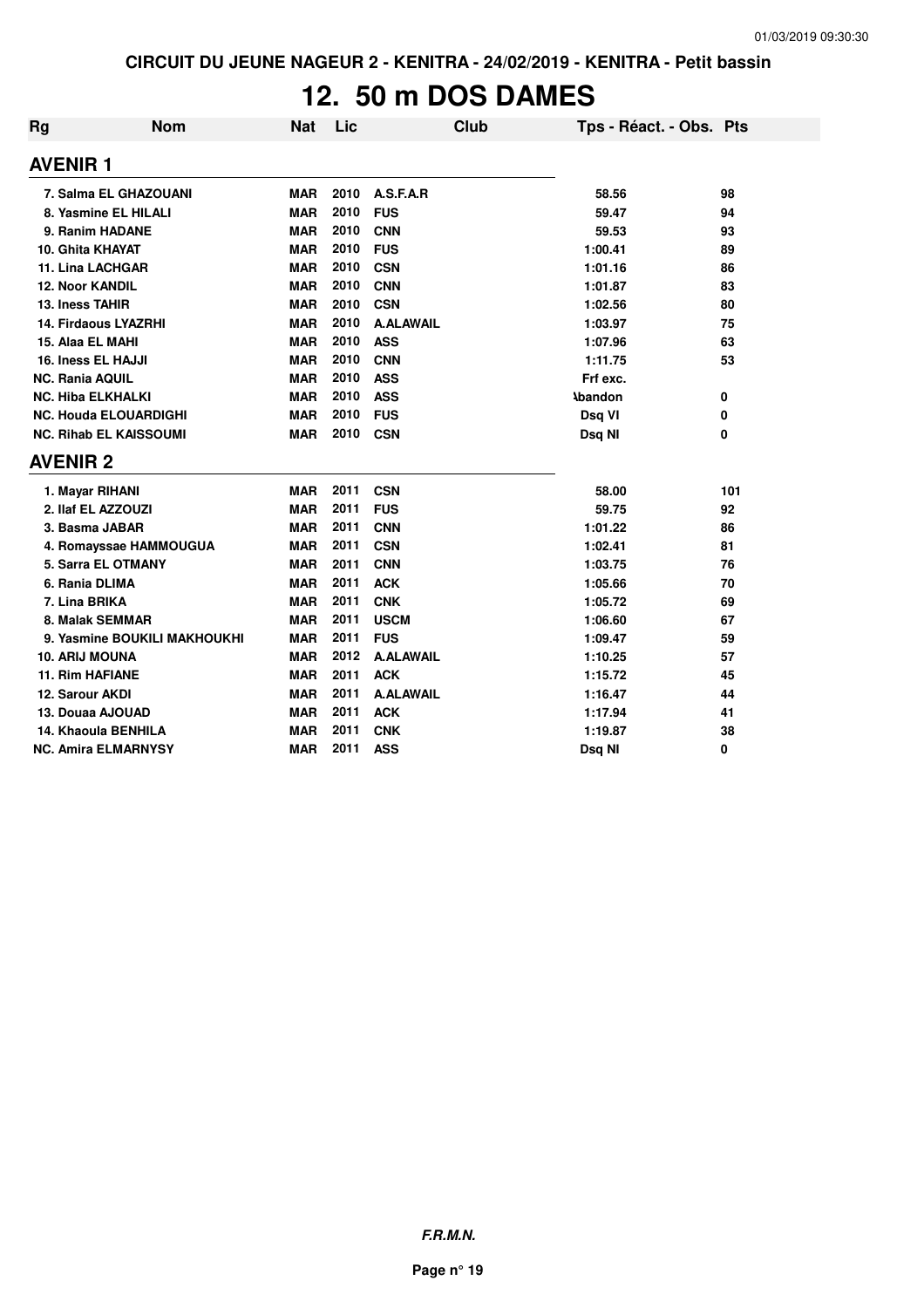# **13. 50 m PAPILLON MESSIEURS**

| Rg | <b>Nom</b>                          | <b>Nat</b> | Lic  | <b>Club</b> | Tps - Réact. - Obs. Pts |     |
|----|-------------------------------------|------------|------|-------------|-------------------------|-----|
|    | <b>POUSSINS</b>                     |            |      |             |                         |     |
|    | 1. Ahmed EL HARRAK                  | <b>MAR</b> | 2008 | <b>CNN</b>  | 38.87                   | 192 |
|    | 2. Souhail AISSAOUI                 | <b>MAR</b> | 2009 | <b>CNN</b>  | 39.96                   | 176 |
|    | 3. Fadi GHOUDANE                    | <b>MAR</b> | 2008 | <b>CSN</b>  | 41.72                   | 155 |
|    | 4. Noamane EL MECHRAFI              | <b>MAR</b> | 2008 | <b>USCM</b> | 42.38                   | 148 |
|    | 5. Yahia LAAREJ                     | <b>MAR</b> | 2008 | <b>FUS</b>  | 43.22                   | 139 |
|    | <b>6. Amine BENAHMED</b>            | <b>MAR</b> | 2008 | <b>FUS</b>  | 43.88                   | 133 |
|    | <b>7. Amine IDRISSI FAKHREDDINE</b> | <b>MAR</b> | 2008 | <b>FUS</b>  | 45.43                   | 120 |
|    | 8. Walid Mohammed ELBACHA           | <b>MAR</b> | 2008 | <b>FUS</b>  | 46.10                   | 115 |
|    | 9. Ali ZAMANI                       | <b>MAR</b> | 2009 | <b>USCM</b> | 46.96                   | 109 |
|    | <b>10. Saad TAOURTI</b>             | <b>MAR</b> | 2008 | A.S.F.A.R   | 47.62                   | 104 |
|    | 11. Taha EL HASSANI                 | <b>MAR</b> | 2008 | <b>FUS</b>  | 47.75                   | 103 |
|    | <b>12. Youssef FEKHARI</b>          | <b>MAR</b> | 2009 | A.S.F.A.R   | 48.37                   | 99  |
|    | 13. Bachir BEN SEGHIR               | <b>MAR</b> | 2008 | A.S.F.A.R   | 49.46                   | 93  |
|    | 14. Mohamed Islam GHZALA            | <b>MAR</b> | 2009 | <b>FUS</b>  | 50.85                   | 85  |
|    | <b>15. Khalil AKIRTAS</b>           | <b>MAR</b> | 2009 | <b>FUS</b>  | 52.59                   | 77  |
|    | <b>16. Khalil BENAMAR</b>           | <b>MAR</b> | 2008 | <b>USCM</b> | 53.13                   | 75  |
|    | 17. Mohamed Taha EL MEJDOUB         | <b>MAR</b> | 2009 | <b>FUS</b>  | 55.75                   | 65  |
|    | <b>18. Salaheddine ELHACHEMI</b>    | <b>MAR</b> | 2009 | <b>ASS</b>  | 58.25                   | 57  |
|    | 19. Nassim EL AOUSSI                | <b>MAR</b> | 2009 | A.S.F.A.R   | 58.84                   | 55  |
|    | 20. Nazih SAADI                     | <b>MAR</b> | 2009 | A.S.F.A.R   | 1:00.50                 | 50  |
|    | 21. Taha LAHLOU                     | <b>MAR</b> | 2009 | <b>ASS</b>  | 1:01.03                 | 49  |
|    | 22. Ayoub ATILLAH                   | <b>MAR</b> | 2008 | <b>FUS</b>  | 1:01.81                 | 47  |
|    | 23. Anas AIT BARGACH                | <b>MAR</b> | 2009 | <b>ASS</b>  | 1:02.84                 | 45  |
|    | 24. Sirage HAFIANE                  | <b>MAR</b> | 2009 | <b>ACK</b>  | 1:03.29                 | 44  |
|    | 25. Badereddine ELHACHEMI           | <b>MAR</b> | 2009 | <b>ASS</b>  | 1:04.37                 | 42  |
|    | <b>NC. Abdellah NOUMA</b>           | <b>MAR</b> | 2008 | <b>FUS</b>  | Frf n.d.                |     |
|    | <b>AVENIR 1</b>                     |            |      |             |                         |     |
|    | 1. Omar ILGUIM                      | <b>MAR</b> | 2010 | <b>CNN</b>  | 46.25                   | 114 |
|    | 2. Nour Islam HADDI                 | <b>MAR</b> | 2010 | A.S.F.A.R   | 50.25                   | 88  |
|    | <b>NC. Mohamed Anir OULAHYANE</b>   | <b>MAR</b> | 2010 | <b>USCM</b> | Dsq VI                  | 0   |
|    | <b>NC. Mohammed Taha BENCHAMA</b>   | <b>MAR</b> | 2010 | <b>USCM</b> | Dsq NI                  | 0   |
|    | <b>AVENIR 2</b>                     |            |      |             |                         |     |
|    | <b>NC. Noham ZOUR</b>               | <b>MAR</b> | 2011 | <b>USCM</b> | Frf n.d.                |     |
|    | <b>NC. Nael ZOUR</b>                | <b>MAR</b> | 2011 | <b>USCM</b> | Frf n.d.                |     |
|    | <b>NC. Mehdi LAHDADI</b>            | <b>MAR</b> | 2012 | <b>USCM</b> | Frf n.d.                |     |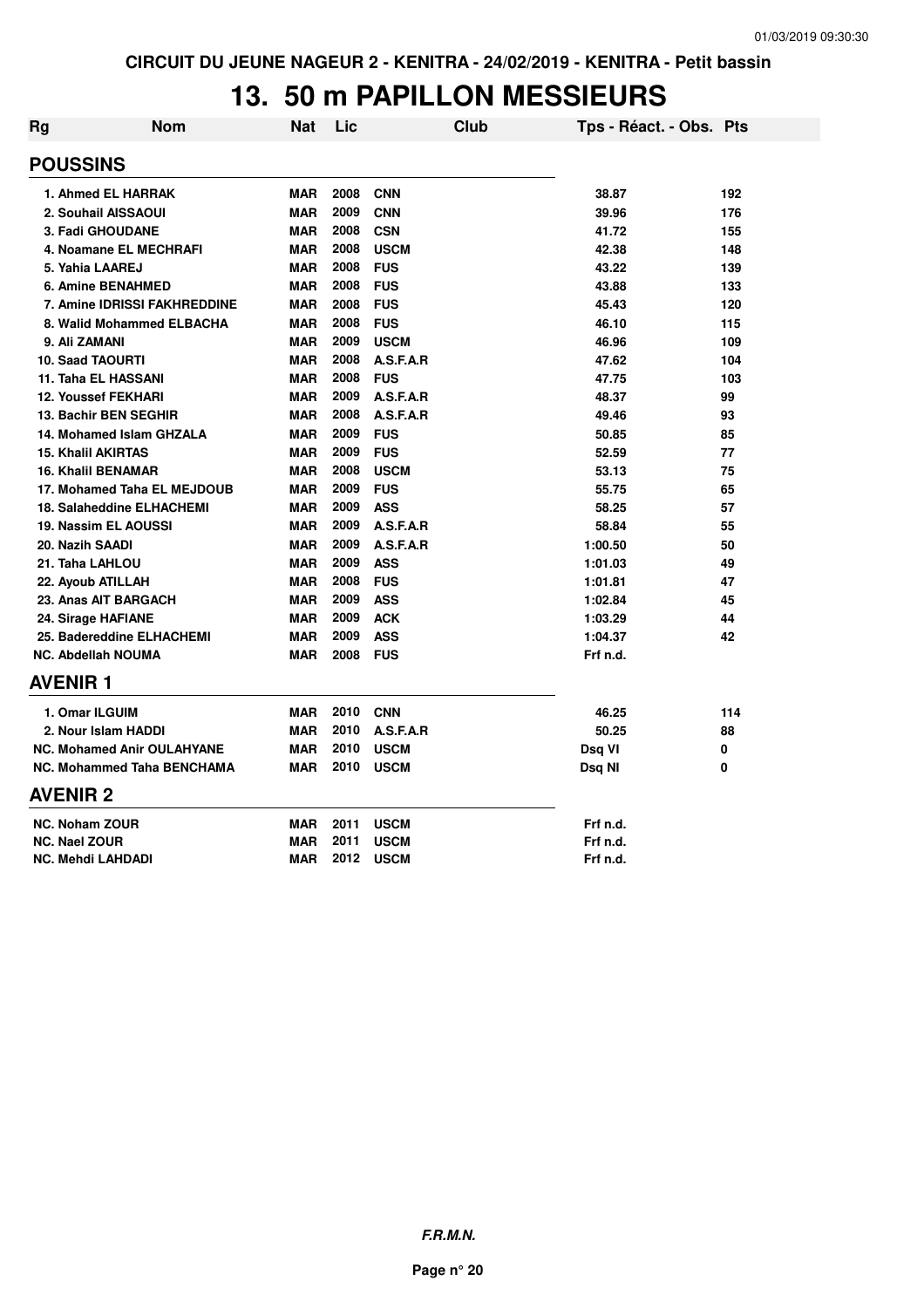#### **14. 50 m PAPILLON DAMES**

| <b>Rg</b>       | <b>Nom</b>                       | <b>Nat</b> | Lic  | Club        | Tps - Réact. - Obs. Pts |     |
|-----------------|----------------------------------|------------|------|-------------|-------------------------|-----|
| <b>POUSSINS</b> |                                  |            |      |             |                         |     |
|                 | 1. Aya SEJJARI                   | <b>MAR</b> | 2008 | <b>FUS</b>  | 40.71                   | 216 |
|                 | 2. Lina EL ABOUDI                | <b>MAR</b> | 2008 | <b>FUS</b>  | 43.44                   | 177 |
|                 | 3. Malak LAHLIMI                 | <b>MAR</b> | 2009 | <b>ACK</b>  | 48.12                   | 130 |
|                 | <b>4. Hiba GUENDOUF</b>          | <b>MAR</b> | 2008 | <b>KAC</b>  | 48.75                   | 125 |
|                 | 5. Maria BOUJENDAR               | <b>MAR</b> | 2008 | <b>FUS</b>  | 50.06                   | 116 |
|                 | <b>6. Zineb SOUALHINE</b>        | <b>MAR</b> | 2008 | <b>FUS</b>  | 50.07                   | 116 |
|                 | 7. Rime EL BAROUDI               | <b>MAR</b> | 2008 | A.S.F.A.R   | 51.37                   | 107 |
|                 | 8. Nouhaila ANEB                 | <b>MAR</b> | 2008 | <b>KAC</b>  | 52.28                   | 102 |
|                 | 9. Douae ABETTI                  | <b>MAR</b> | 2009 | <b>FUS</b>  | 53.09                   | 97  |
|                 | 10. Alae CHAHID                  | <b>MAR</b> | 2009 | A.S.F.A.R   | 53.46                   | 95  |
|                 | 11. Riham LEBDAR                 | <b>MAR</b> | 2009 | <b>ASS</b>  | 53.50                   | 95  |
|                 | 12. Lina AJANA                   | <b>MAR</b> | 2008 | <b>ASS</b>  | 53.72                   | 94  |
|                 | 13. Hiba HADDAD                  | <b>MAR</b> | 2008 | <b>ASS</b>  | 53.94                   | 92  |
|                 | 14. Ghita FATIH                  | <b>MAR</b> | 2009 | A.S.F.A.R   | 54.97                   | 87  |
|                 | 15. Rim ELADEL                   | <b>MAR</b> | 2008 | <b>ASS</b>  | 56.31                   | 81  |
|                 | 16. Israe OUAZNI                 | <b>MAR</b> | 2008 | <b>FUS</b>  | 56.72                   | 79  |
|                 | 17. Meryem EL ALAMI              | <b>MAR</b> | 2009 | <b>FUS</b>  | 56.90                   | 79  |
|                 | <b>18. Rim ALOUACH</b>           | <b>MAR</b> | 2009 | <b>ASS</b>  | 58.03                   | 74  |
|                 | <b>19. Rim BENSALAH</b>          | <b>MAR</b> | 2009 | <b>FUS</b>  | 59.50                   | 69  |
|                 | 20. Iness KHATORI                | <b>MAR</b> | 2009 | A.S.F.A.R   | 1:02.09                 | 60  |
|                 | 21. Aya MINIYA                   | <b>MAR</b> | 2009 | <b>FUS</b>  | 1:03.12                 | 57  |
|                 | <b>22. Ghita MOUMNI</b>          | <b>MAR</b> | 2009 | <b>FUS</b>  | 1:05.88                 | 51  |
|                 | 23. Safae EL GADIRI              | <b>MAR</b> | 2008 | <b>ASS</b>  | 1:06.00                 | 50  |
|                 | 24. Nour Adoha BOUKHRIS          | <b>MAR</b> | 2009 | <b>FUS</b>  | 1:06.35                 | 49  |
|                 | 25. Nada IDHYA                   | <b>MAR</b> | 2008 | <b>CNK</b>  | 1:06.38                 | 49  |
|                 | <b>NC. Imane FAHIM</b>           | <b>MAR</b> | 2008 | <b>FUS</b>  | Frf n.d.                |     |
| <b>AVENIR 1</b> |                                  |            |      |             |                         |     |
|                 | 1. Rime CHAQRANI                 | <b>MAR</b> | 2010 | A.S.F.A.R   | 55.88                   | 83  |
|                 | <b>NC. Lamiss KOUNNA</b>         | <b>MAR</b> | 2010 | <b>USCM</b> | Frf n.d.                |     |
|                 | <b>NC. Lina CHOUIKH</b>          | <b>MAR</b> | 2010 | <b>USCM</b> | Frf n.d.                |     |
|                 | <b>NC. Hiba GMARI</b>            | <b>MAR</b> | 2010 | <b>USCM</b> | Frf n.d.                |     |
|                 | <b>NC. Yousra BEN ABDESSELAM</b> | <b>MAR</b> | 2010 | <b>USCM</b> | Dsq NI                  | 0   |
|                 | <b>NC. Hiba AMEUR</b>            | <b>MAR</b> | 2010 | <b>USCM</b> | Dsq NI                  | 0   |
| <b>AVENIR 2</b> |                                  |            |      |             |                         |     |
|                 | <b>NC. Lina CHAGRAOUI</b>        | <b>MAR</b> | 2011 | <b>USCM</b> | Dsq NI                  | 0   |
|                 | <b>NC. Amira CHABI</b>           | <b>MAR</b> | 2011 | <b>USCM</b> | Dsq Nl                  | 0   |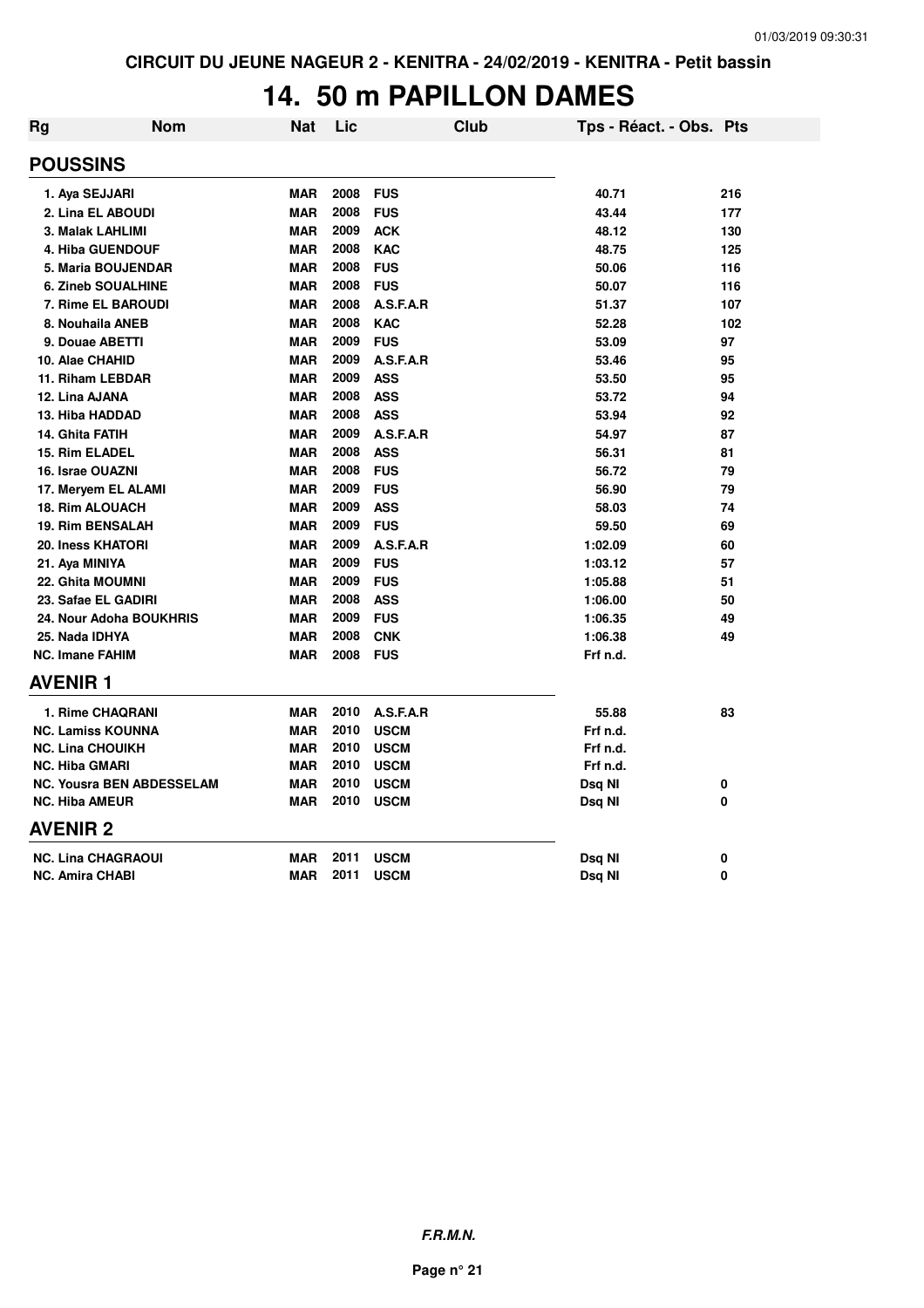#### **15. 4 x 50 m 4 NAGES MESSIEURS**

| Rg | Nom                              | Nat        | Lic  | Club        | Tps - Réact. - Obs. Pts |     |
|----|----------------------------------|------------|------|-------------|-------------------------|-----|
|    | <b>POUSSINS</b>                  |            |      |             |                         |     |
|    | 1. Taha EL HADDAD                | <b>MAR</b> | 2008 | <b>CSN</b>  | 3:02.03                 | 140 |
|    | <b>Fadi GHOUDANE</b>             | <b>MAR</b> | 2008 | <b>CSN</b>  |                         | 140 |
|    | <b>Ayoub DRISSI</b>              | <b>MAR</b> | 2009 | <b>CSN</b>  |                         | 140 |
|    | <b>Haytham MEFTAHI</b>           | <b>MAR</b> | 2008 | <b>CSN</b>  |                         | 140 |
|    | 2. Khalil BENAMAR                | <b>MAR</b> | 2008 | <b>USCM</b> | 3:21.22                 | 104 |
|    | <b>Hassan BEN SLETEN</b>         | <b>MAR</b> | 2008 | <b>USCM</b> |                         | 104 |
|    | <b>Adnane AGNAOU</b>             | <b>MAR</b> | 2008 | <b>USCM</b> |                         | 104 |
|    | Hamza BOUNAJMA                   | <b>MAR</b> | 2008 | <b>USCM</b> |                         | 104 |
|    | 3. Taha LAHLOU                   | <b>MAR</b> | 2009 | <b>ASS</b>  | 3:35.34                 | 85  |
|    | <b>Rayane BARAKAT</b>            | <b>MAR</b> | 2009 | <b>ASS</b>  |                         | 85  |
|    | <b>Salaheddine ELHACHEMI</b>     | MAR        | 2009 | <b>ASS</b>  |                         | 85  |
|    | <b>Anas AIT BARGACH</b>          | <b>MAR</b> | 2009 | <b>ASS</b>  |                         | 85  |
|    | <b>NC. Amine BENAHMED</b>        | <b>MAR</b> | 2008 | <b>FUS</b>  | Dsq Rel                 | 0   |
|    | Yahia LAAREJ                     | <b>MAR</b> | 2008 | <b>FUS</b>  |                         | 0   |
|    | <b>Amine IDRISSI FAKHREDDINE</b> | <b>MAR</b> | 2008 | <b>FUS</b>  |                         | 0   |
|    | Taha EL HASSANI                  | <b>MAR</b> | 2008 | <b>FUS</b>  |                         | 0   |
|    | <b>NC. Nassim EL AOUSSI</b>      | <b>MAR</b> | 2009 | A.S.F.A.R   | Frf n.d.                |     |
|    | <b>Youssef FEKHARI</b>           | <b>MAR</b> | 2009 | A.S.F.A.R   |                         |     |
|    | <b>Mohamed Yasser KARBAL</b>     | <b>MAR</b> | 2008 | A.S.F.A.R   |                         |     |
|    | <b>Mohammed Taha MAROUDI</b>     | <b>MAR</b> | 2008 | A.S.F.A.R   |                         |     |